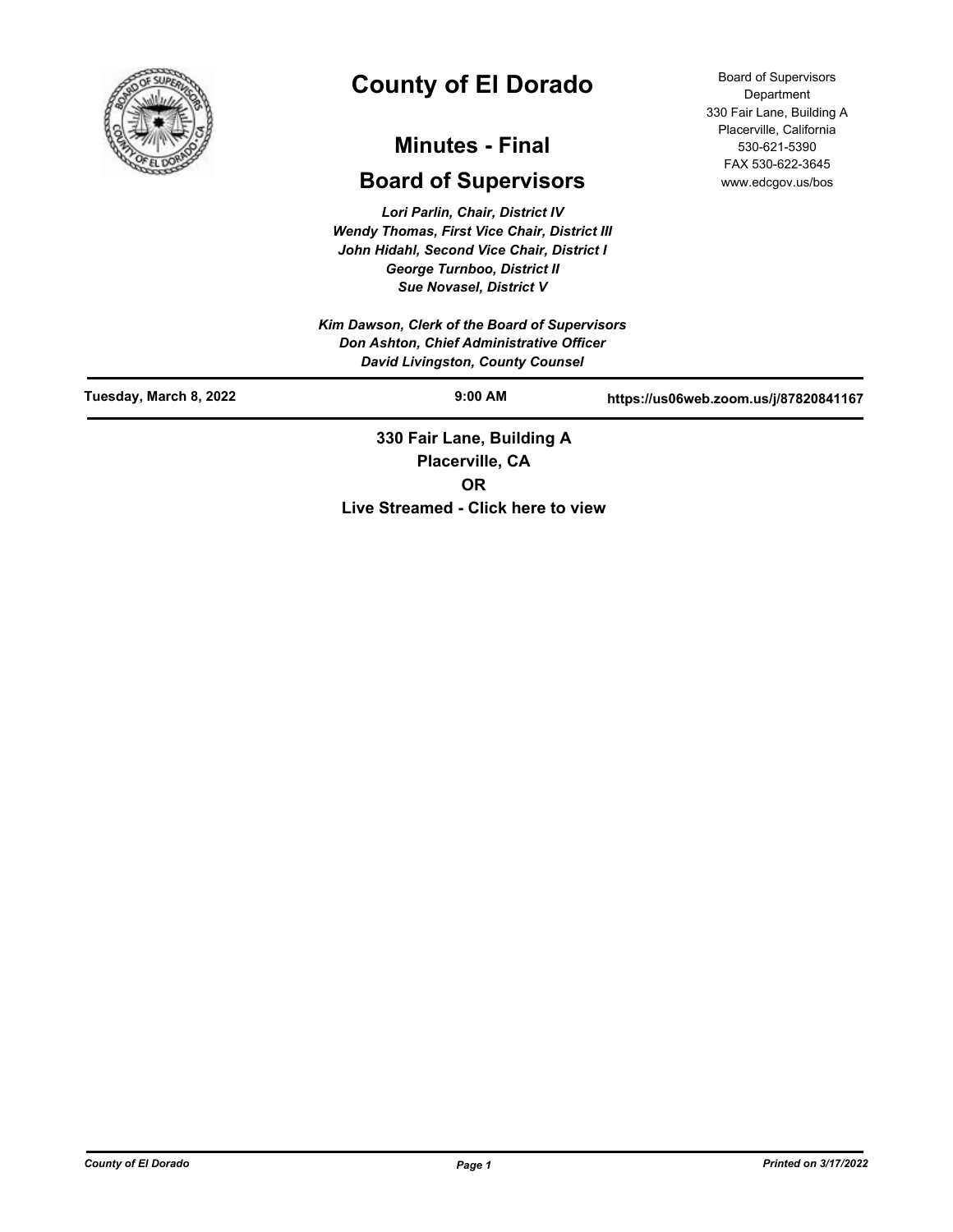**PUBLIC PARTICIPATION INSTRUCTIONS: The Board of Supervisors meeting room will be open to the public. The meeting will continue to be live-streamed via Zoom and YouTube.**

**Members of the public may address the Board in-person or via Zoom to make a public comment. The public should call into 530-621-7603 or 530-621-7610. The Meeting ID is 878 2084 1167 . Please note you will be able to join the live-stream 15 minutes prior to the posted meeting start time.**

**To observe the live stream of the Board of Supervisors meeting go to https://us06web.zoom.us/j/87820841167.**

**To observe the Board of Supervisors meetings via YouTube, click https://www.youtube.com/channel/UCUMjDk3NUltZJrpw2CL7Zkg.**

**If you are joining the meeting via zoom and wish to make a comment on an item, press the "raise a hand" button. If you are joining the meeting by phone, press \*9 to indicate a desire to make a comment. Speakers will be limited to 3 minutes.**

**By participating in this meeting, you acknowledge that you are being recorded.**

**If you choose not to observe the Board of Supervisors meeting but wish to make a comment on a specific agenda item, please submit your comment in writing. You are encouraged to submit your comment in writing by 4:00 PM on the Monday before the meeting to ensure the Board of Supervisors has adequate time to review. Please submit your comment to the Clerk of the Board at edc.cob@edcgov.us. Your comment will be placed into the record and forwarded to the Board of Supervisors.**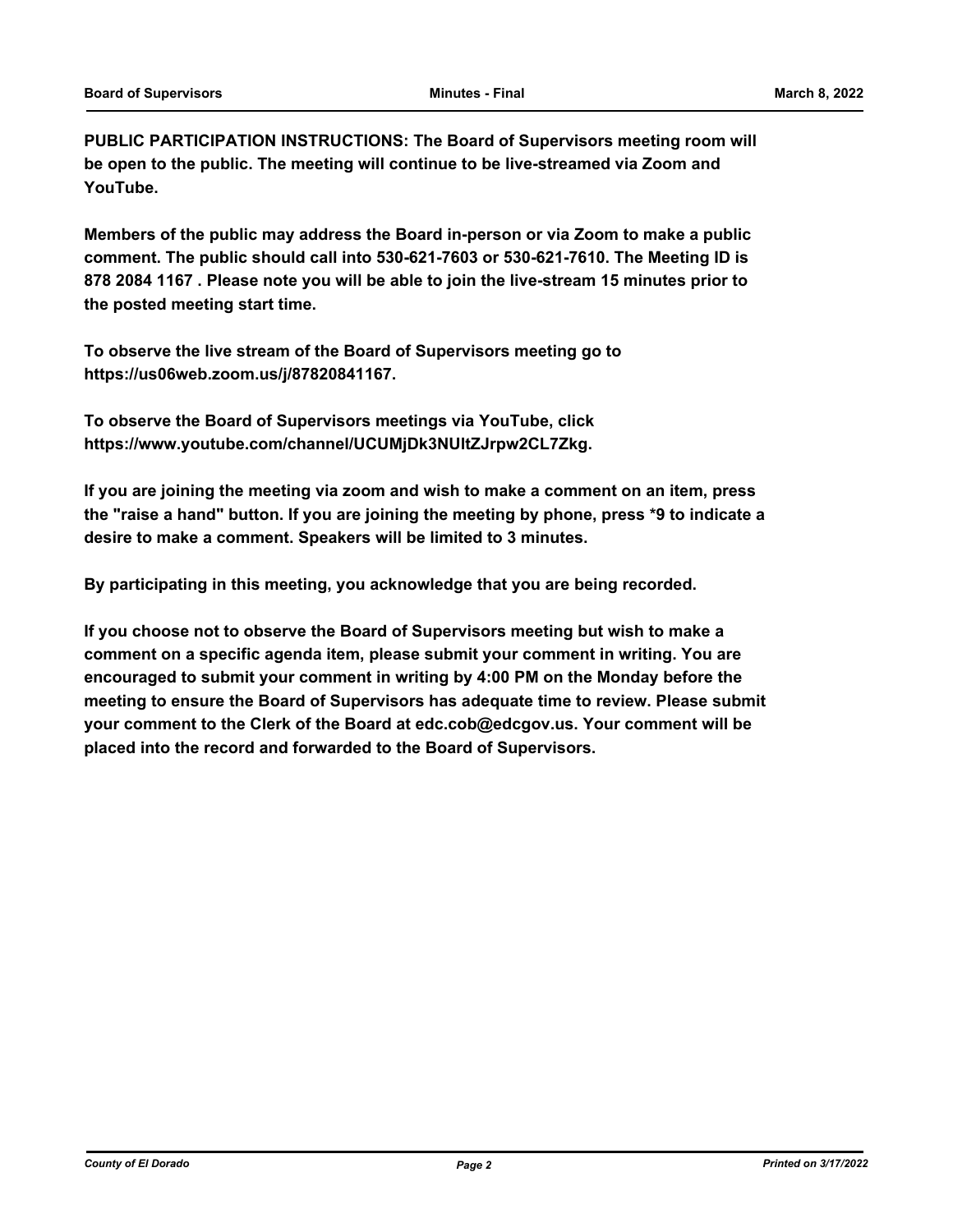## **Vision Statement**

## **Safe, healthy and vibrant communities, respecting our natural resources and historical heritage**

## **This institution is an equal opportunity provider and employer.**

Live Web Streaming and archiving of most Board of Supervisors meeting videos, all meeting agendas, supplemental materials and meeting minutes are available on the internet at: http://eldorado.legistar.com/Calendar.aspx

The County of El Dorado is committed to ensuring that persons with disabilities are provided the resources to participate in its public meetings. Please contact the office of the Clerk of the Board if you require accommodation at 530-621-5390 or via email, edc.cob@edcgov.us, preferably no less than 24 hours in advance of the meeting.

The Board of Supervisors is concerned that written information submitted to the Board the day of the Board meeting may not receive the attention it deserves. The Board Clerk cannot guarantee that any FAX, email, or mail received the day of the meeting will be delivered to the Board prior to action on the subject matter.

The Board meets simultaneously as the Board of Supervisors and the Board of Directors of the Air Quality Management District, In-Home Supportive Services, Public Housing Authority, Redevelopment Agency and other Special Districts.

For Purposes of the Brown Act § 54954.2 (a), the numbered items on this Agenda give a brief description of each item of business to be transacted or discussed. Recommendations of the staff, as shown, do not prevent the Board from taking other action.

Materials related to an item on this Agenda submitted to the Board of Supervisors after distribution of the agenda packet are available for inspection during normal business hours in the public viewing packet located in Building A, 330 Fair Lane, Placerville or in the Board Clerk's Office located at the same address. Such documents are also available on the Board of Supervisors' Meeting Agenda webpage subject to staff's ability to post the documents before the meeting.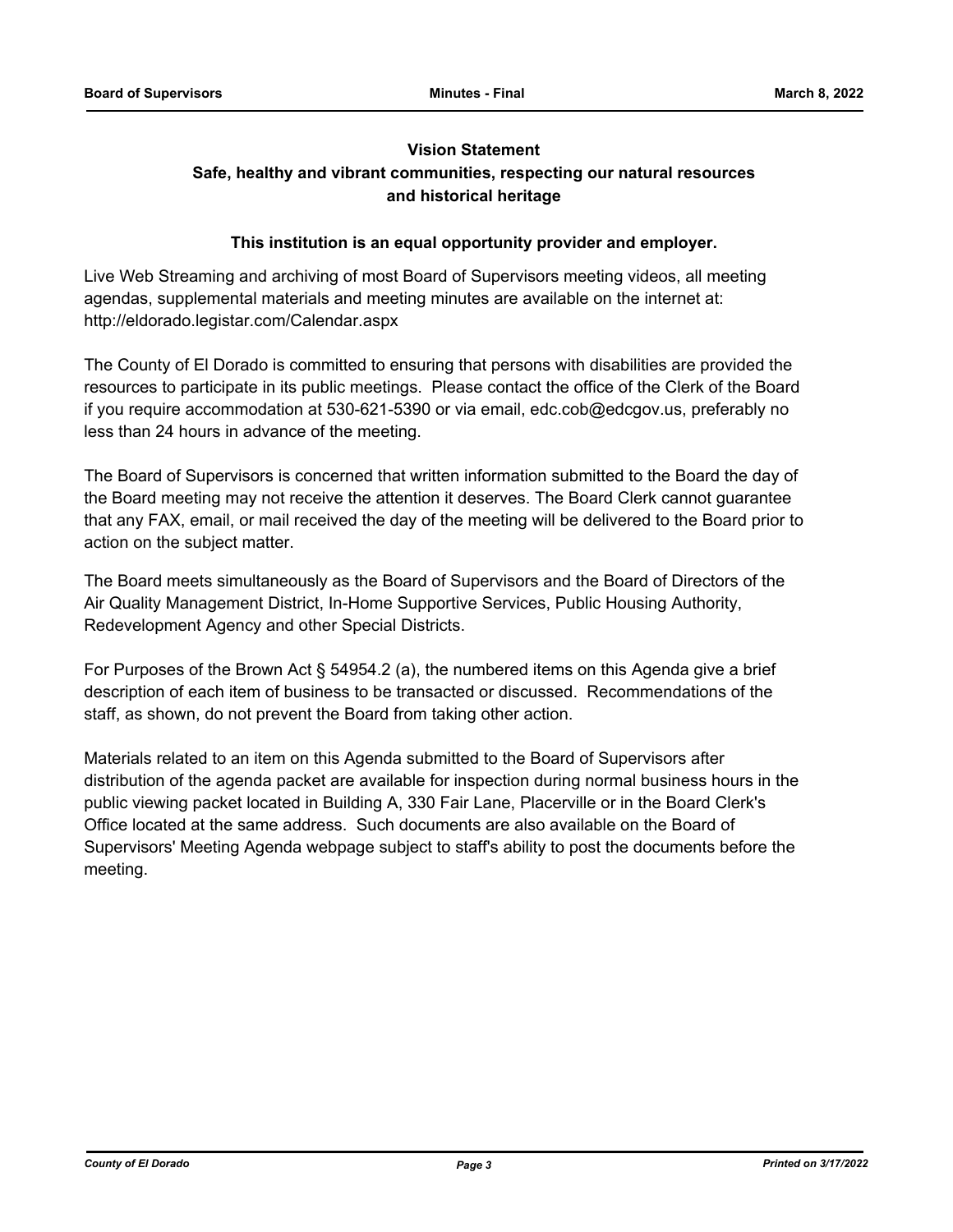## **PROTOCOLS FOR PUBLIC COMMENT**

Public comment will be received at designated periods as called by the Board Chair.

Public comment on items scheduled for Closed Session will be received before the Board recesses to Closed Session.

Except with the consent of the Board, individuals shall be allowed to speak to an item only once.

On December 5, 2017, the Board adopted the following protocol relative to public comment periods. The Board adopted minor revisions to the protocol on August 24, 2021, incorporated herein:

The Board wants all members of the public to feel welcome to speak, especially regarding controversial items. Time for public input will be provided at every Board of Supervisors meeting. Individuals will have three minutes to address the Board. If the three minutes are exceeded the speaker's microphone will be muted. Applause or other outbursts are not allowed in the Board Chambers.

During noticed public hearings only, individuals authorized by organizations to speak to organizational positions may request additional time, up to five minutes.

Public comment on certain agenda items designated and approved by the Board may be treated differently within specific time limits per speaker or a limit on the total amount of time designated for public comment. It is the intent of the Board that quasi-jurisdictional matters have additional flexibility depending on the nature of the issue.The Board Chair may limit public comment during Open Forum.

Individual Board members may ask clarifying questions but will not engage in substantive dialogue with persons providing input to the Board.

If a person providing input to the Board creates a disruption by refusing to follow Board guidelines, the Board Chair may take the following actions:

Step 1. Request the person adhere to Board guidelines. If the person refuses, the Board Chair may turn off the speaker's microphone.

Step 2. If the disruption continues, the Board Chair may order a recess of the Board meeting. Step 3. If the disruption continues, the Board Chair may order the removal of the person from the Board meeting.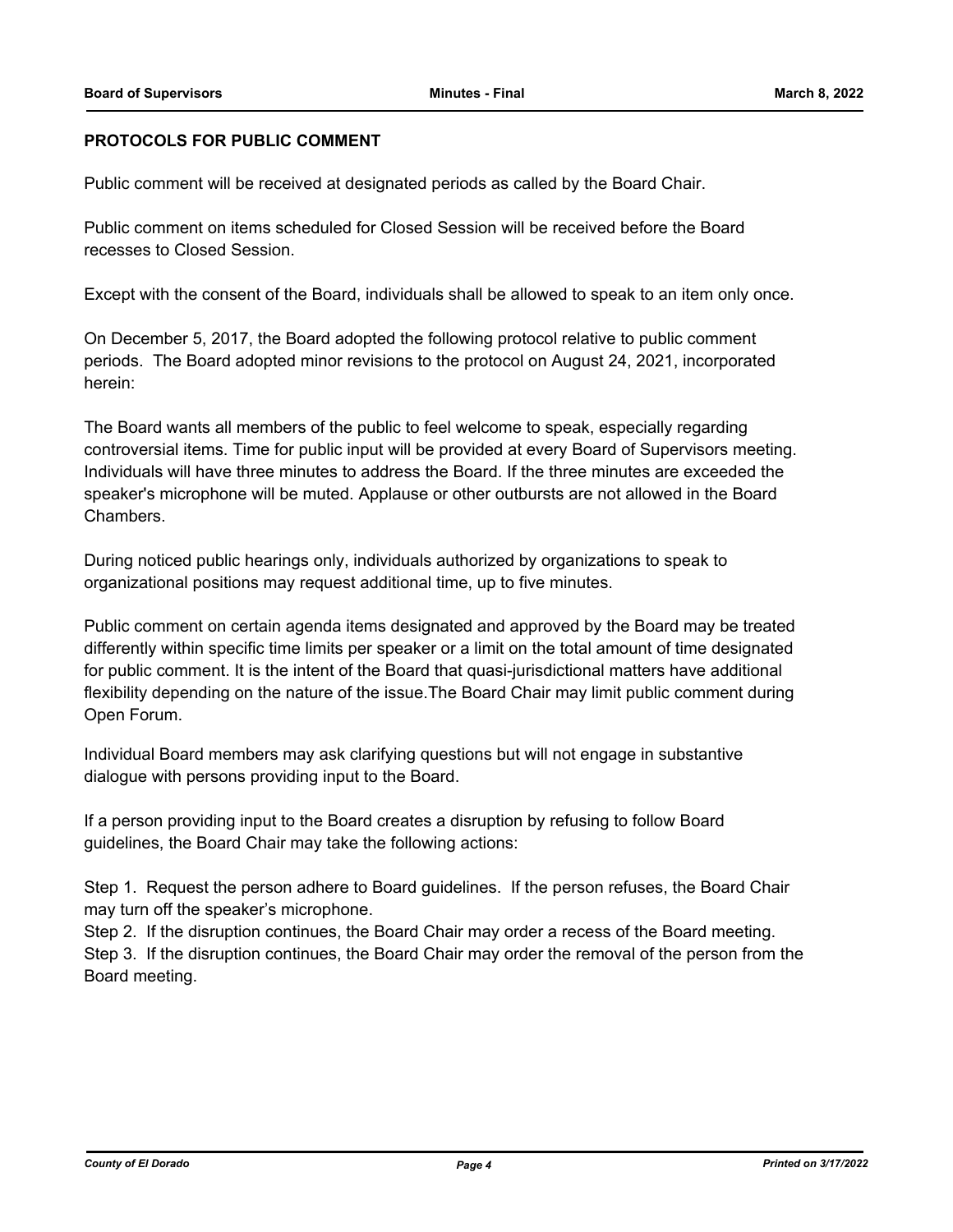#### **9:00 A.M. - CALLED TO ORDER**

Present: 5- Supervisor Novasel, Supervisor Hidahl, Supervisor Parlin, Supervisor Thomas and Supervisor Turnboo

#### **INVOCATION AND PLEDGE OF ALLEGIANCE TO THE FLAG**

**Pastor Craig Klatt of the Camino Adventist Church gave the Invocation.**

**Supervisor Novasel led the Pledge of Allegiance to the Flag.**

### **ADOPTION OF THE AGENDA AND APPROVAL OF CONSENT CALENDAR**

**A motion was made by Supervisor Novasel, seconded by Supervisor Thomas to Adopt the Agenda and Approve the Consent Calendar with the following changes: Pull item 9 for discussion. Supervisor Novasel regarding item 24 expressed how she appreciated the Sheriff identifying funding for the body cameras. Supervisor Hidahl asked that the meeting be closed in honor of Joyce Raley Teel.**

**Yes:** 5 - Novasel, Hidahl, Parlin, Thomas and Turnboo

The Board may make any necessary additions, deletions or corrections to the agenda including moving items to or from the Consent Calendar and adopt the agenda and the Consent Calendar with one single vote. A Board member may request an item be removed from the Consent Calendar for discussion and separate Board action. At the appropriate time as called by the Board Chair, members of the public may make a comment on matters on the Consent Calendar prior to Board action.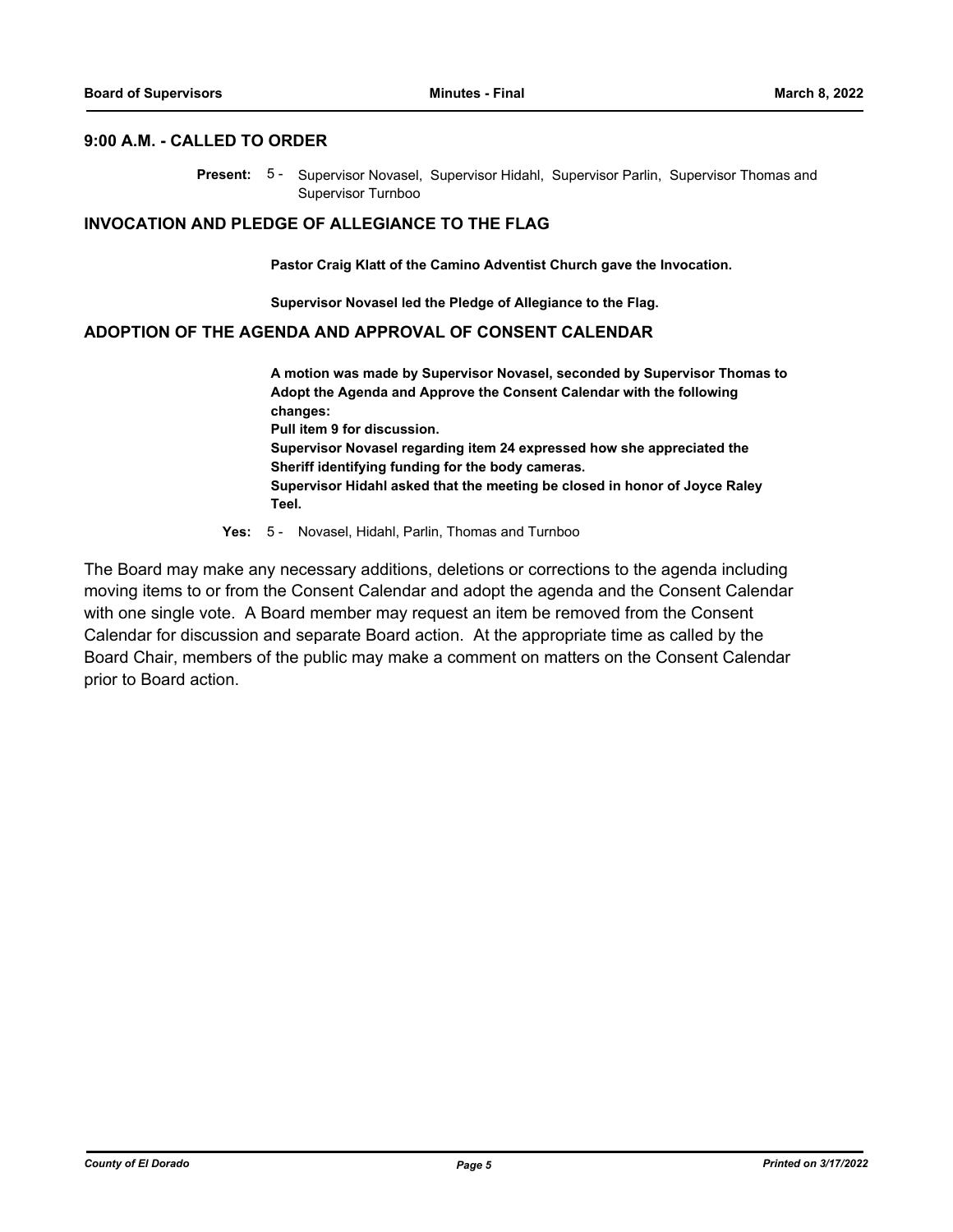## **CONSENT CALENDAR**

**1.** [22-0379](http://eldorado.legistar.com/gateway.aspx?m=l&id=/matter.aspx?key=31280) Clerk of the Board recommending the Board approve the Minutes from the regular meeting of February 22, 2022.

**This matter was Approved on the Consent Calendar.**

## **GENERAL GOVERNMENT - CONSENT ITEMS**

**2.** [22-0386](http://eldorado.legistar.com/gateway.aspx?m=l&id=/matter.aspx?key=31287) Chief Administrative Office, Facilities Division, and Planning & Building recommending the Board: 1) Approve the addition of a fixed asset in the amount of \$6,800 to the Facilities maintenance budget for the purchase of a storage container to store large plans for the Department of Planning and Building; and 2) Approve and authorize the Chair to sign the attached budget transfer decreasing appropriations in Planning and Building and increasing fixed asset appropriations in Facilities Maintenance. (4/5 vote required)

**FUNDING:** General Fund Caldor Fire Relief Designation.

**This matter was Approved on the Consent Calendar.**

**3.** [22-0344](http://eldorado.legistar.com/gateway.aspx?m=l&id=/matter.aspx?key=31245) Chief Administrative Office, Procurement and Contracts Division, presenting a list of County surplus property and recommending the Board so declare and authorize disposal of same in accordance with the procedures outlined in the County's Purchasing Ordinance, Chapter 3.12 and Section 3.12.220 thereof.

**FUNDING:** Various.

**This matter was Approved on the Consent Calendar.**

**4.** [22-0316](http://eldorado.legistar.com/gateway.aspx?m=l&id=/matter.aspx?key=31217) Chief Administrative Office, Procurement and Contracts Division, recommending the Board declare a service weapon as surplus and approve the sale of the weapon to retired sheriff Deputy Jack Kerriush.

> **FUNDING:** Funding received from the sale will be deposited into the General Fund.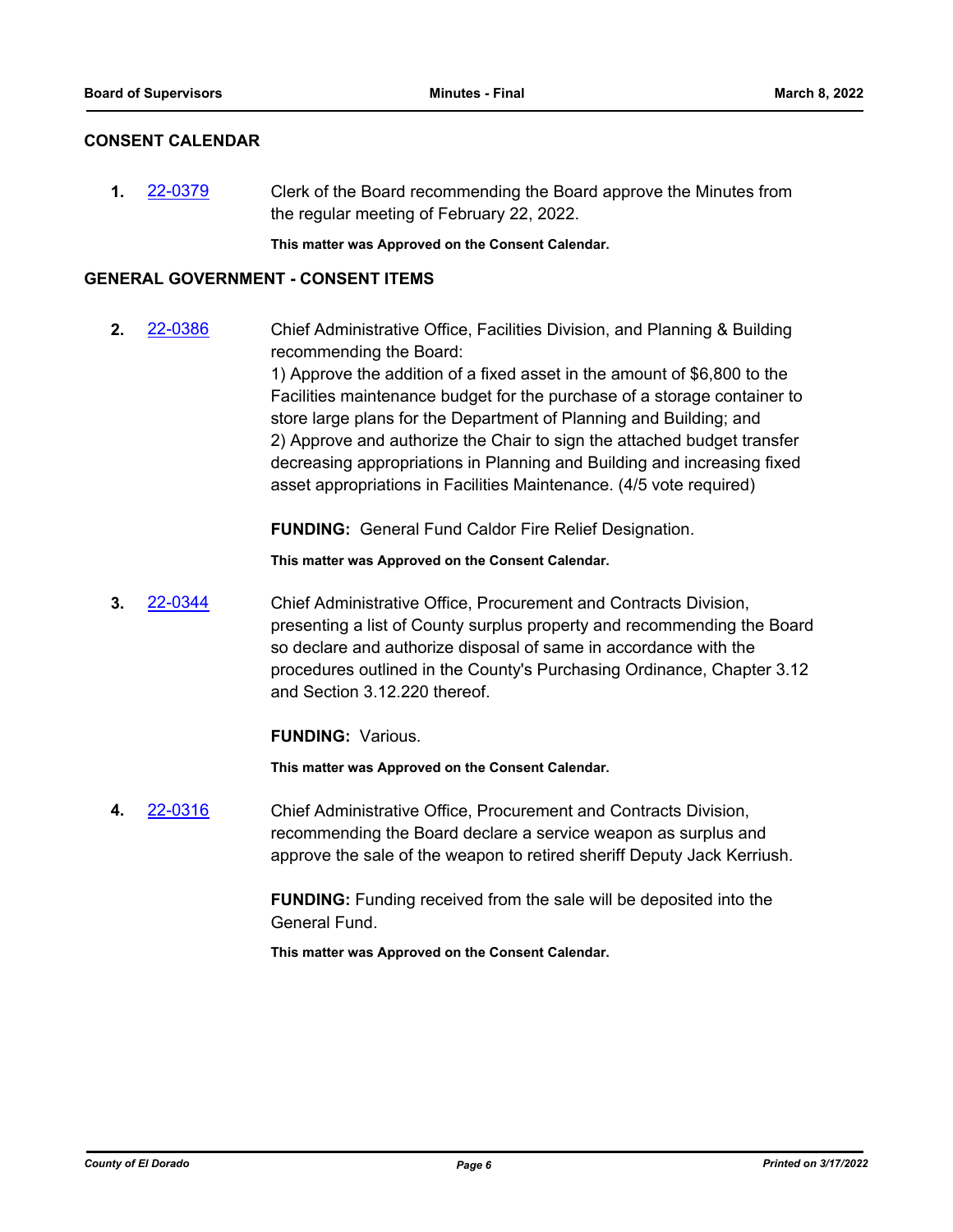**5.** [22-0358](http://eldorado.legistar.com/gateway.aspx?m=l&id=/matter.aspx?key=31259) Clerk of the Board, based upon the recommendation of the El Dorado County Airport Advisory Committee, recommending the Board make the following appointment to the El Dorado County Airport Advisory Committee: Appoint Kevin Cooksy, Representing Placerville Airport, Term Expiration 3/8/2026.

#### **FUNDING:** N/A

**This matter was Approved on the Consent Calendar.**

**6.** [22-0182](http://eldorado.legistar.com/gateway.aspx?m=l&id=/matter.aspx?key=31083) Elections Department recommending the Board approve and authorize the Registrar of Voters to sign the "HAVA Section 301 Voting Systems Program and Certification of HAVA Title III Compliance Agreement" Number 21G30104 with the State of California to assist the County in complying with Section 301 of the Help America Vote Act of 2002 in the amount of \$11,239.97 for a term upon execution through January 18, 2025.

**FUNDING:** State Grant of Federal Help America Vote Act funds.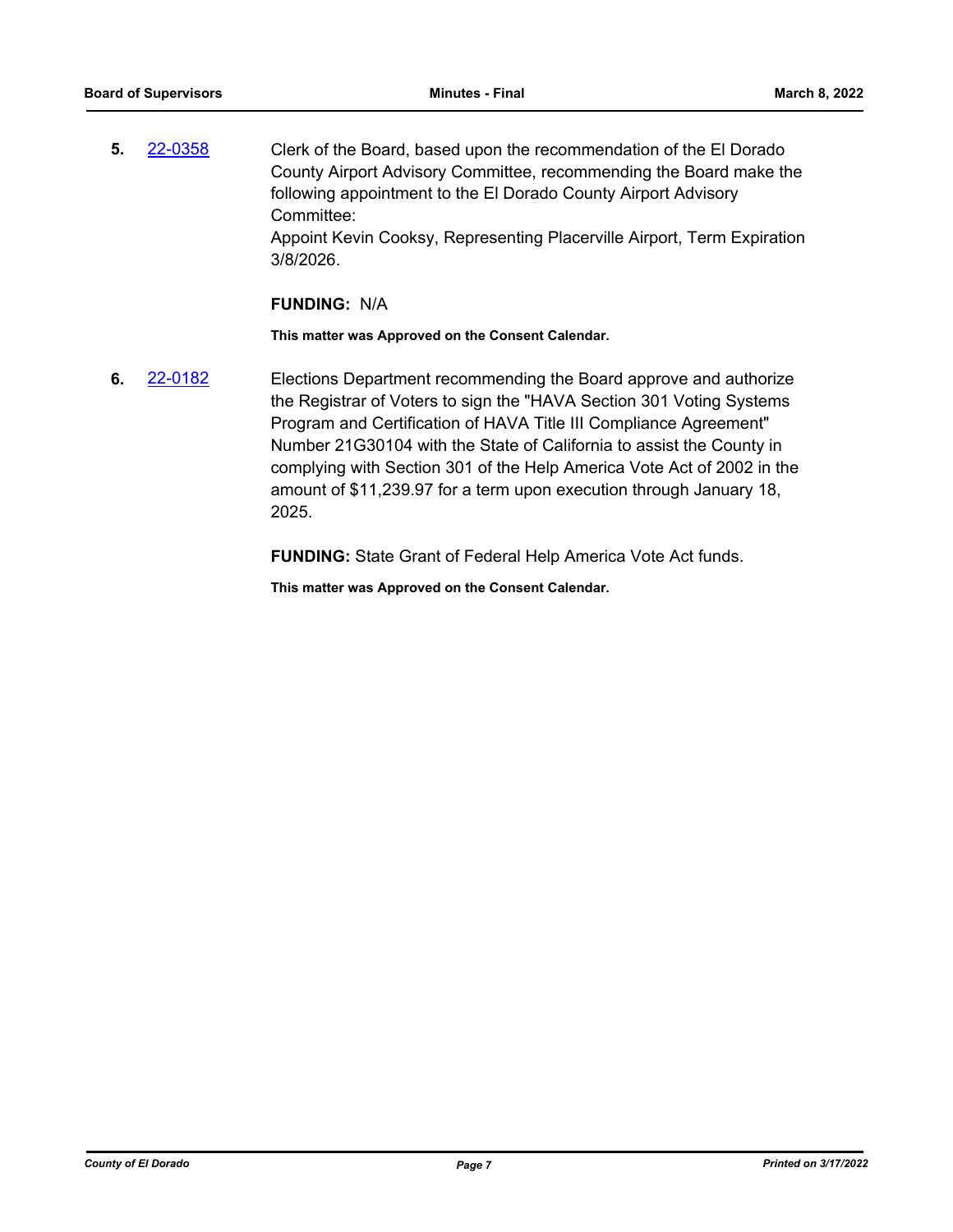| 7. | 22-0350 | Human Resources Department and the District Attorney's Office<br>recommending the Board:                                                                                                                                                                                                                                                                                                                                                                                                           |
|----|---------|----------------------------------------------------------------------------------------------------------------------------------------------------------------------------------------------------------------------------------------------------------------------------------------------------------------------------------------------------------------------------------------------------------------------------------------------------------------------------------------------------|
|    |         | 1) Approve the new department specific class specifications of                                                                                                                                                                                                                                                                                                                                                                                                                                     |
|    |         | Victim/Witness Program Specialist I/II and Sr. Victim/Witness Program<br>Specialist; and                                                                                                                                                                                                                                                                                                                                                                                                           |
|    |         | 2) Adopt and authorize the Chair to sign Resolution 042-2022 to approve<br>the following:                                                                                                                                                                                                                                                                                                                                                                                                          |
|    |         | a) The job class number, bargaining unit, and salary range for the<br>Victim/Witness Program Specialist I/II;                                                                                                                                                                                                                                                                                                                                                                                      |
|    |         | b) The job class number, bargaining unit, and salary range for the Sr.<br>Victim/Witness Program Specialist;                                                                                                                                                                                                                                                                                                                                                                                       |
|    |         | c) Due to lateral reclassifications, the deletion of 5.0 FTE Victim/Witness<br>Program Specialist positions and the addition of 3.0 FTE Victim/Witness<br>Program Specialist I/II positions where the competitive recruitment and                                                                                                                                                                                                                                                                  |
|    |         | selection process is being waived by the Director of Human Resources at<br>the request of the appointing authority in accordance with Personnel Rule<br>507.1.1;                                                                                                                                                                                                                                                                                                                                   |
|    |         | d) Due to lateral reclassifications and loss of grant funding, the deletion of<br>4.0 FTE Victim/Witness Program Specialist - Limited Term positions and<br>the addition of 3.0 FTE Victim Witness Program Specialist I/II - Limited<br>Term positions in the District Attorney's Office where the competitive<br>recruitment and selection process is being waived by the Director of<br>Human Resources at the request of the appointing authority in<br>accordance with Personnel Rule 507.1.1; |
|    |         | e) Addition of 2.0 FTE Sr. Victim/Witness Program Specialist positions in<br>the District Attorney's Office;                                                                                                                                                                                                                                                                                                                                                                                       |
|    |         | f) Addition of 1.0 FTE Program Manager in the District Attorney's Office<br>g) Deletion of 1.0 FTE vacant Victim/Witness Program Coordinator<br>allocation in the District Attorney's Office;                                                                                                                                                                                                                                                                                                      |
|    |         | h) Addition of 1.0 FTE Sr. Office Assistant position in the District<br>Attorney's Office;                                                                                                                                                                                                                                                                                                                                                                                                         |
|    |         | i) Deletion of 1.0 FTE vacant Paralegal I/II position in the District<br>Attorney's Office; and                                                                                                                                                                                                                                                                                                                                                                                                    |
|    |         | j) Abolish the Victim/Witness Program Specialist classification.                                                                                                                                                                                                                                                                                                                                                                                                                                   |
|    |         | <b>FUNDING:</b> California Office of Emergency Services and DA/HHSA<br>Welfare Fraud MOU 5297.                                                                                                                                                                                                                                                                                                                                                                                                     |
|    |         | This matter was Approved and Resolution 042-2022 was Adopted upon Approval<br>of the Consent Calendar.                                                                                                                                                                                                                                                                                                                                                                                             |
|    |         |                                                                                                                                                                                                                                                                                                                                                                                                                                                                                                    |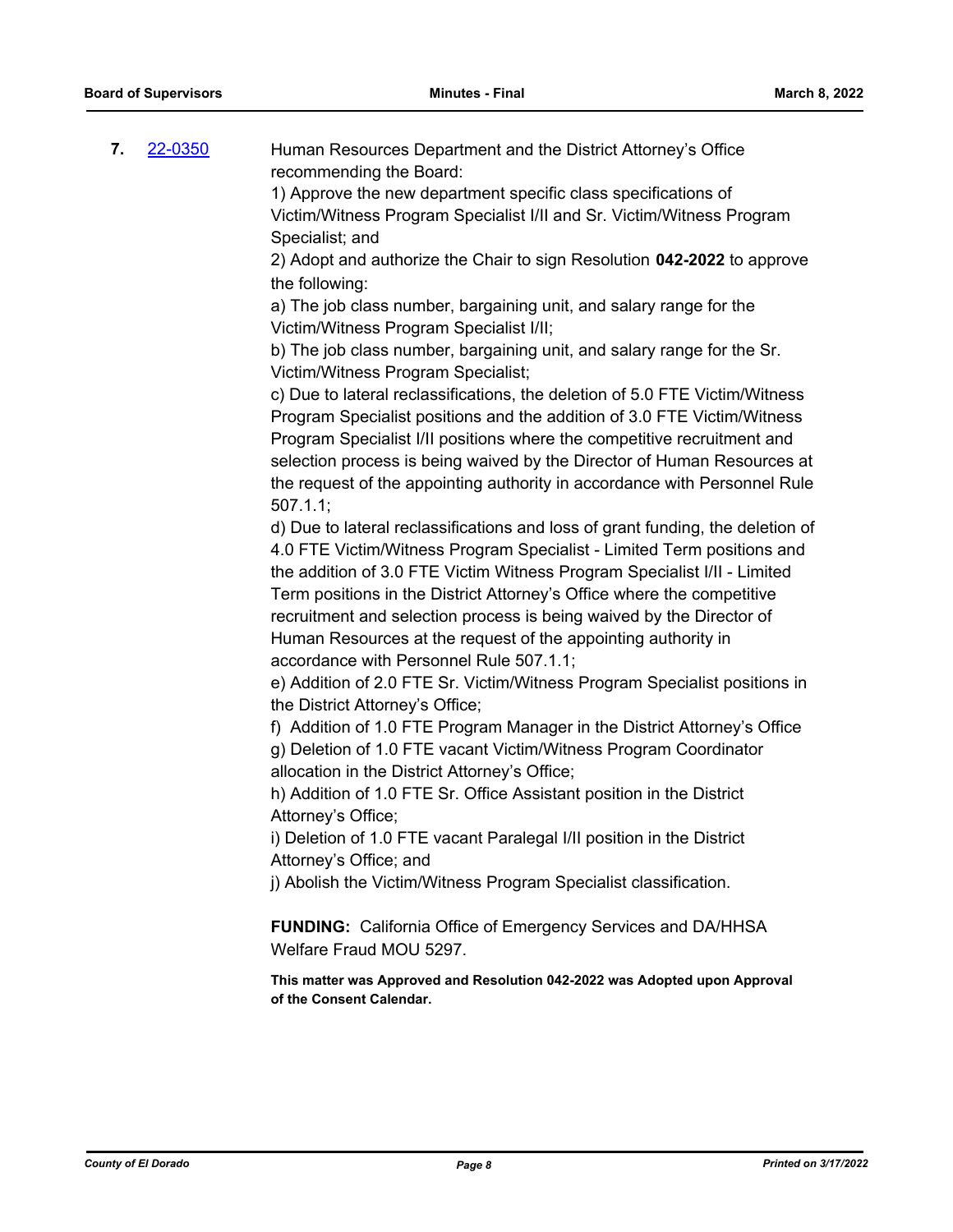**8.** [22-0338](http://eldorado.legistar.com/gateway.aspx?m=l&id=/matter.aspx?key=31239) Supervisor Novasel recommending the Board consider the following: 1) Rescind Resolution 080-2020 from the May 5, 2020 Board meeting and Resolution 024-2021 from the April 6, 2021 Board meeting; and 2) Adopt and authorize the Chair to sign Resolution **033-2022** recognizing highway restrictions on Sunday, June 5, 2022 for the 29th Annual America's Most Beautiful Bike Ride.

#### **FUNDING:** N/A

**This matter was Approved and Resolution 033-2022 was Adopted upon Approval of the Consent Calendar.**

**9.** [22-0404](http://eldorado.legistar.com/gateway.aspx?m=l&id=/matter.aspx?key=31305) Supervisors Parlin and Thomas, as the Board's representatives on El Dorado Opportunity Knocks (EDOK), requesting the Board's approval to send a comment letter on the draft 5-year Countywide Homeless Strategic Plan.

#### **FUNDING:** N/A

#### *Public Comment: K. Payne*

**A motion was made by Supervisor Hidahl, seconded by Supervisor Thomas to Approve this matter and strike the sentence in the letter "And where longer term solutions are proposed, intensive public outreach needs to occur, so the community understands what is being implemented."**

**Yes:** 5 - Novasel, Hidahl, Parlin, Thomas and Turnboo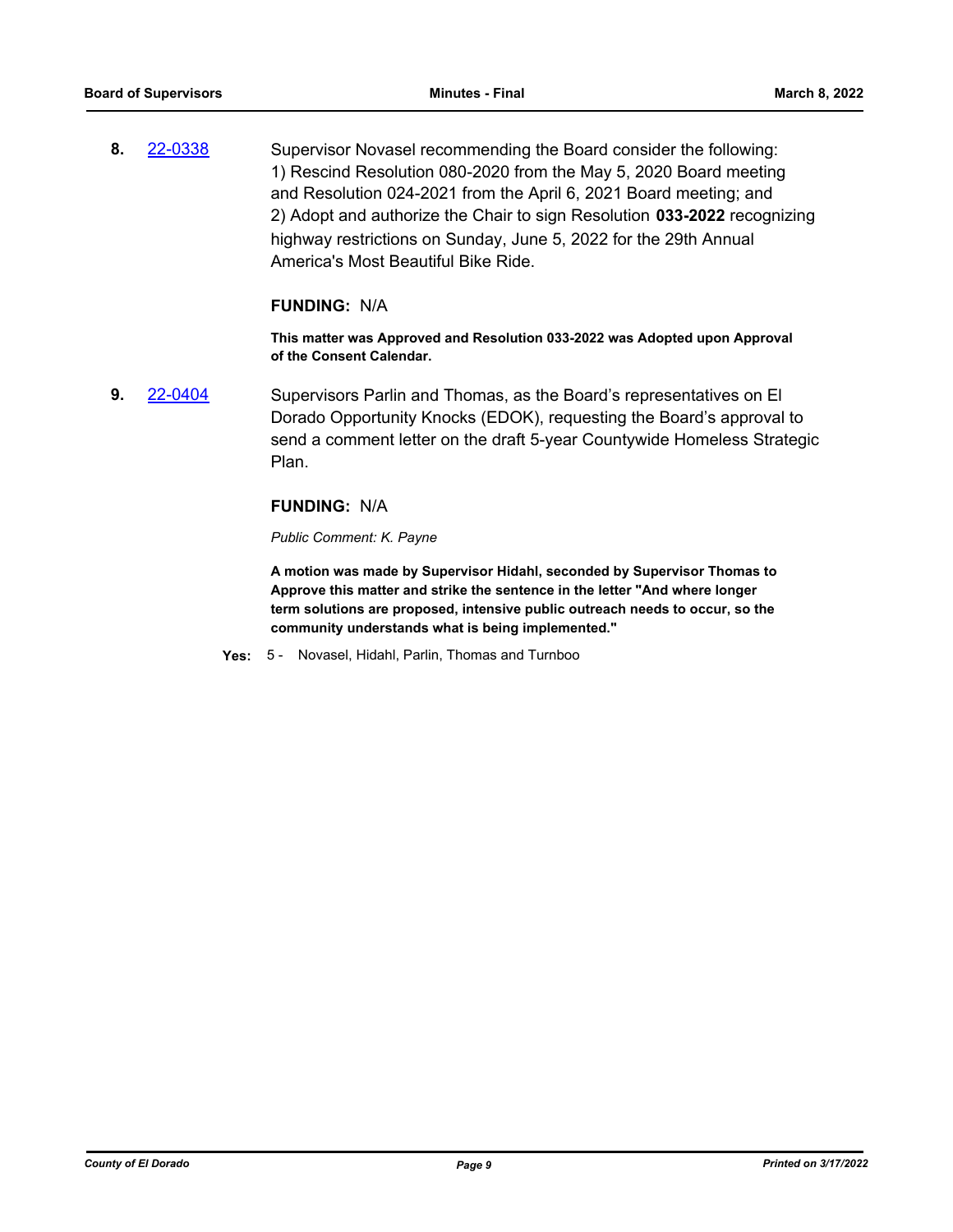## **HEALTH AND HUMAN SERVICES - CONSENT ITEMS**

**10.** [22-0355](http://eldorado.legistar.com/gateway.aspx?m=l&id=/matter.aspx?key=31256) Health and Human Services Agency (HHSA) recommending the Board: 1) Accept the Mental Health Student Services Act (MHSSA) grant, administered by the Mental Health Services Oversight and Accountability Commission (MHSOAC), for the term of execution through June 30, 2026, in the amount of \$4,000,000; 2) Delegate authority to the HHSA Director to execute the funding agreement 21MHSOAC049 and related Exhibits; and 3) Authorize the HHSA Director, or designee, to execute and administer any subsequent administrative documents relating to said award, including any amendment(s) that do not increase the amount or term of the agreement contingent upon County Counsel and Risk Management approval, and required fiscal and programmatic reports.

> **FUNDING:** 100% Mental Health Services federal funding authorized pursuant to The Federal American Rescue Plan Act of 2021, appropriated through the State Fiscal Recovery Fund, to expand the MHSSA Partnership Grant Program throughout California. No matching funds are required.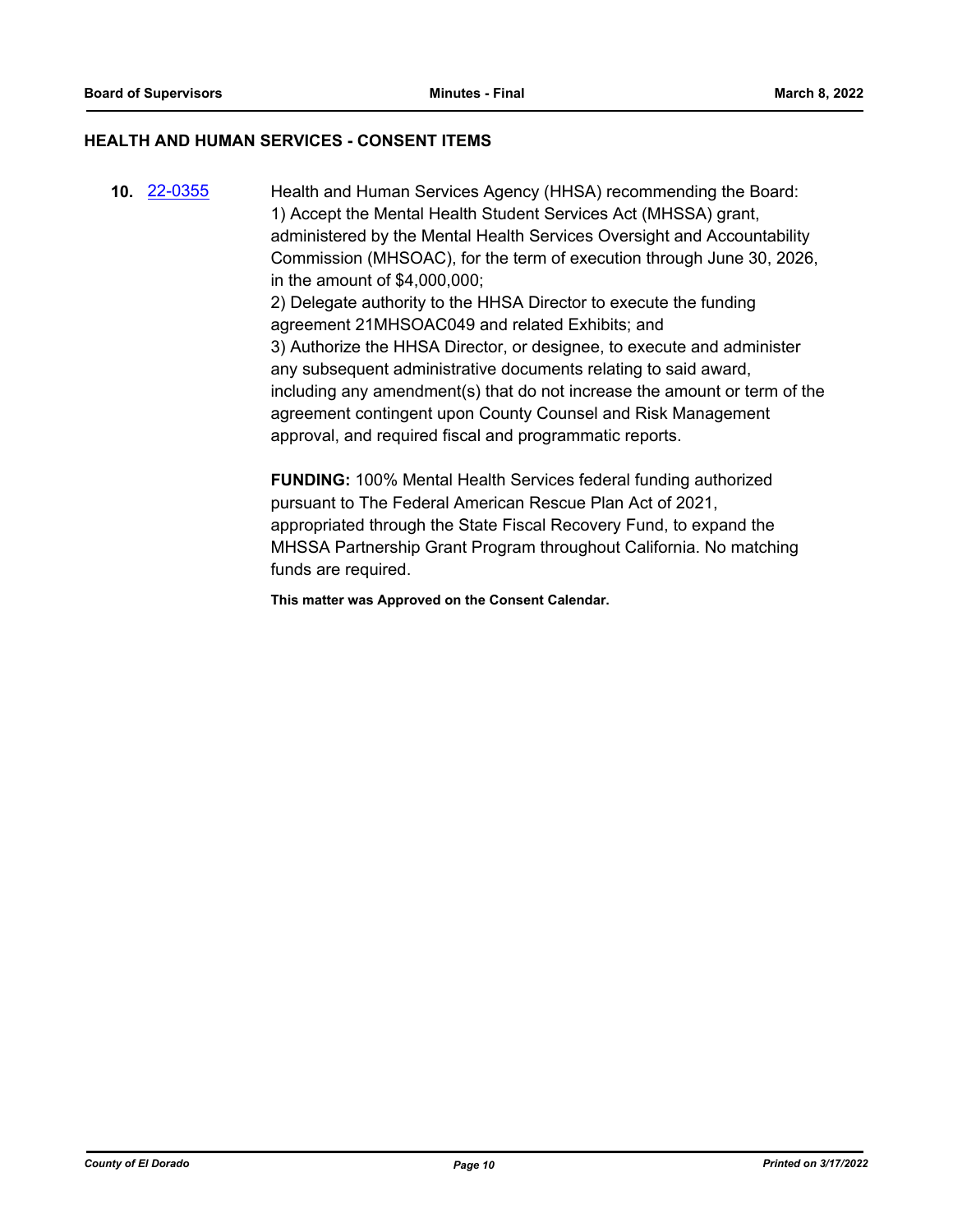**11.** [22-0009](http://eldorado.legistar.com/gateway.aspx?m=l&id=/matter.aspx?key=30909) Health and Human Services Agency (HHSA) recommending the Board: 1) Make findings in accordance with El Dorado County Ordinance Code, Chapter 3.13.030 (c) that the limited timeframes, temporary or occasional nature, or schedule for the project or scope of work, the ongoing aggregate of work to be performed under Agreement 6246 is not sufficient to warrant the addition of permanent staff; 2) Approve and authorize the Chair to sign Funding Agreement 6246 with El Dorado County Community Health Center, for the provision of supporting COVID-19 reopening and recovery activities, with a maximum contractual obligation of \$125,000 for the term of execution through June 30, 2023; and 3) Authorize the Health and Human Services Agency Director or their designee to execute further documents relating to Agreement 6246,

including amendments which do not increase the maximum dollar amount or term of the Agreement, and contingent upon approval by County Counsel and Risk Management.

**FUNDING**: 100% Federal funding received from the California Department of Public Health (CDPH) for the Epidemiology and Laboratory Capacity (ELC) COVID-19 Enhancing Detection Expansion Funding, under the Coronavirus and Relief Supplemental Appropriations Act, 2021.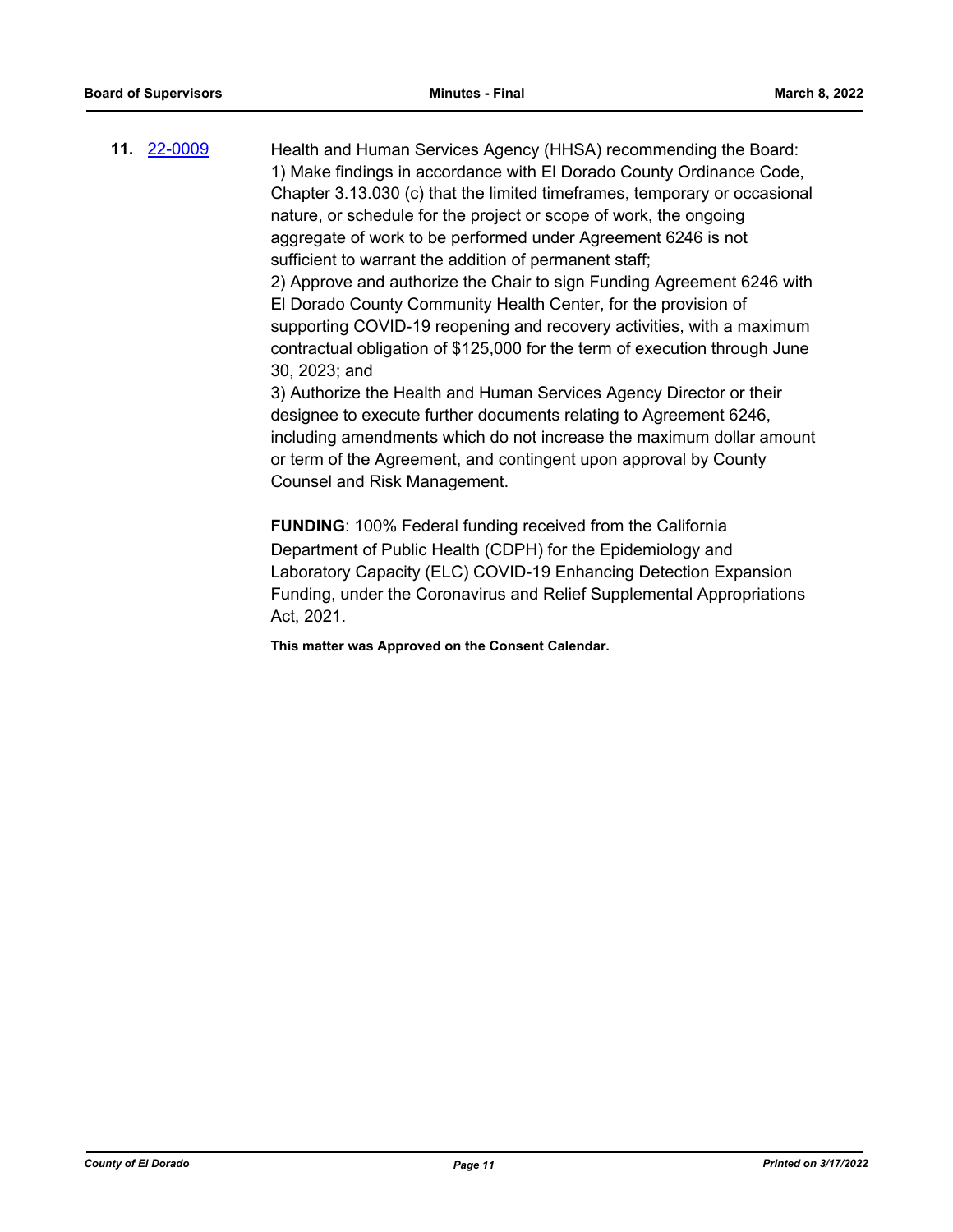|             | Health and Human Services Agency (HHSA) recommending the Board:<br>1) Accept the one-time Community-Based Child Abuse Prevention<br>(CBCAP) supplemental grant funding allocation, administered by the<br>California Department of Social Services (CDSS), for the term of<br>execution through September 30, 2025, in the estimated amount of<br>\$72,531;<br>2) Authorize the Board Chair to execute the attached Letter of Intent,<br>required to be submitted to the California Department of Social Services<br>(CDSS) by March 10, 2022, in order to accept this CBCAP one-time<br>grant funding allocation; and<br>3) Authorize the HHSA Director or designee to execute and administer<br>any subsequent administrative documents relating to said award,<br>including any amendment(s) that do not increase the funding allocation or<br>term, contingent upon approval by County Counsel and Risk<br>Management, and required fiscal and programmatic reports.<br><b>FUNDING:</b> 100% Title IV-E Federal funding authorized pursuant to The<br>American Rescue Plan Act of 2021 appropriated for the |
|-------------|-----------------------------------------------------------------------------------------------------------------------------------------------------------------------------------------------------------------------------------------------------------------------------------------------------------------------------------------------------------------------------------------------------------------------------------------------------------------------------------------------------------------------------------------------------------------------------------------------------------------------------------------------------------------------------------------------------------------------------------------------------------------------------------------------------------------------------------------------------------------------------------------------------------------------------------------------------------------------------------------------------------------------------------------------------------------------------------------------------------------|
|             | Community-Based Child Abuse Prevention funding by the California<br>Department of Social Services (CDSS).                                                                                                                                                                                                                                                                                                                                                                                                                                                                                                                                                                                                                                                                                                                                                                                                                                                                                                                                                                                                       |
|             | This matter was Approved on the Consent Calendar.                                                                                                                                                                                                                                                                                                                                                                                                                                                                                                                                                                                                                                                                                                                                                                                                                                                                                                                                                                                                                                                               |
| 13. 22-0230 | Health and Human Services Agency (HHSA) recommending the Board:<br>1) Accept the one-time Family First Transition Act (FFTA) Transition<br>Grant funding allocation, administered by the California Department of<br>Social Services, for the term of award through September 30, 2025, in the<br>estimated amount of \$139,929;                                                                                                                                                                                                                                                                                                                                                                                                                                                                                                                                                                                                                                                                                                                                                                                |
|             | 2) Authorize the Board Chair to execute the attached Letter of Intent,<br>required to be submitted to the California Department of Social Services<br>by March 10, 2022, in order to accept this FFTA Transition Grant<br>one-time funding allocation; and                                                                                                                                                                                                                                                                                                                                                                                                                                                                                                                                                                                                                                                                                                                                                                                                                                                      |
|             | 3) Authorize the HHSA Director, or designee, to execute and administer<br>any subsequent administrative documents relating to said award,<br>including any amendment(s), that do not increase the funding allocation or<br>term, contingent upon approval by County Counsel and Risk<br>Management, and required fiscal and programmatic reports.                                                                                                                                                                                                                                                                                                                                                                                                                                                                                                                                                                                                                                                                                                                                                               |
|             | <b>FUNDING:</b> 100% Title IV-E federal funding enacted under the Family                                                                                                                                                                                                                                                                                                                                                                                                                                                                                                                                                                                                                                                                                                                                                                                                                                                                                                                                                                                                                                        |

**This matter was Approved on the Consent Calendar.**

First Prevention Services Act through Public Law 115-123.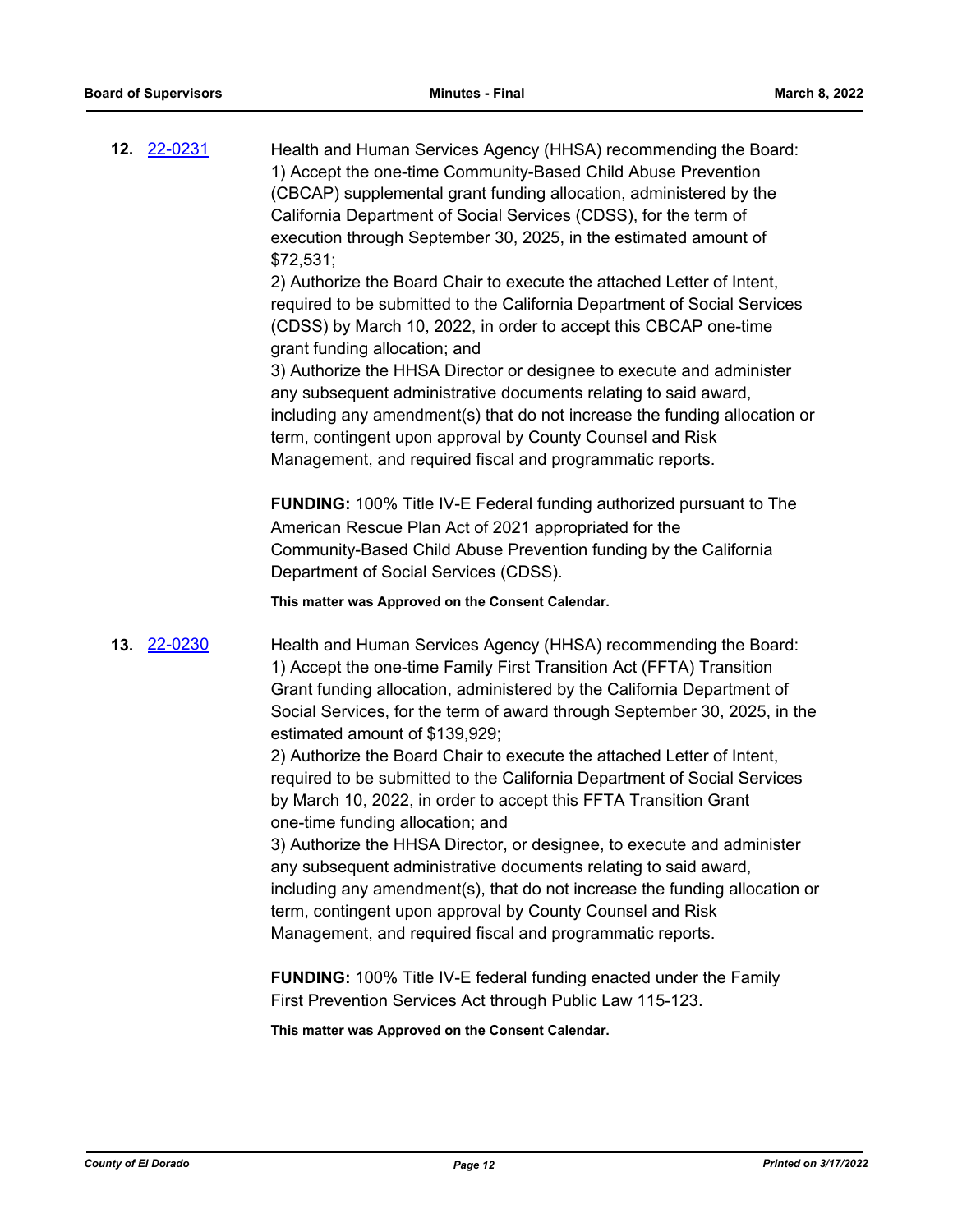**14.** [22-0238](http://eldorado.legistar.com/gateway.aspx?m=l&id=/matter.aspx?key=31139) Health and Human Services Agency (HHSA) recommending the Board adopt and authorize the Chair to sign Resolution **041-2022** to: 1) Approve the deletion of one (1.0) vacant Full Time Equivalent (FTE) Administrative Technician allocation; and 2) Approve the addition of one (1.0) FTE Administrative Analyst I/II allocation in the Health and Human Services Agency.

> **FUNDING:** 50% Behavioral Health Quality Improvement Plan (BH QIP) funding for the California Advancing and Innovating Medi-Cal (CalAIM) (Department of Health Care Services Grant through Fiscal Year 2023-24), 30% Federal, 10% State/ Mental Health Services Act (MHSA), and 10% Realignment. After BH QIP expires, 60% Federal, 25% State/ MHSA and 15% Realignment.

**Resolution 041-2022 was Adopted upon Approval of the Consent Calendar.**

**15.** [22-0307](http://eldorado.legistar.com/gateway.aspx?m=l&id=/matter.aspx?key=31208) Health and Human Services Agency recommending the Board receive and file the Calendar Year 2021 Domestic Violence Shelter-Based Program Annual Recertification Reports for Live Violence Free, Inc., and for The Center for Violence-Free Relationships, Inc., in accordance with California Welfare and Institutions Code (WIC) Section 18293(h) and WIC Section 18300.

> **FUNDING:** County marriage license revenue (\$23 per license) in accordance with California Welfare and Institutions Code Section 18293(d) plus a portion of payments made by persons granted probation for crimes against victims of domestic violence.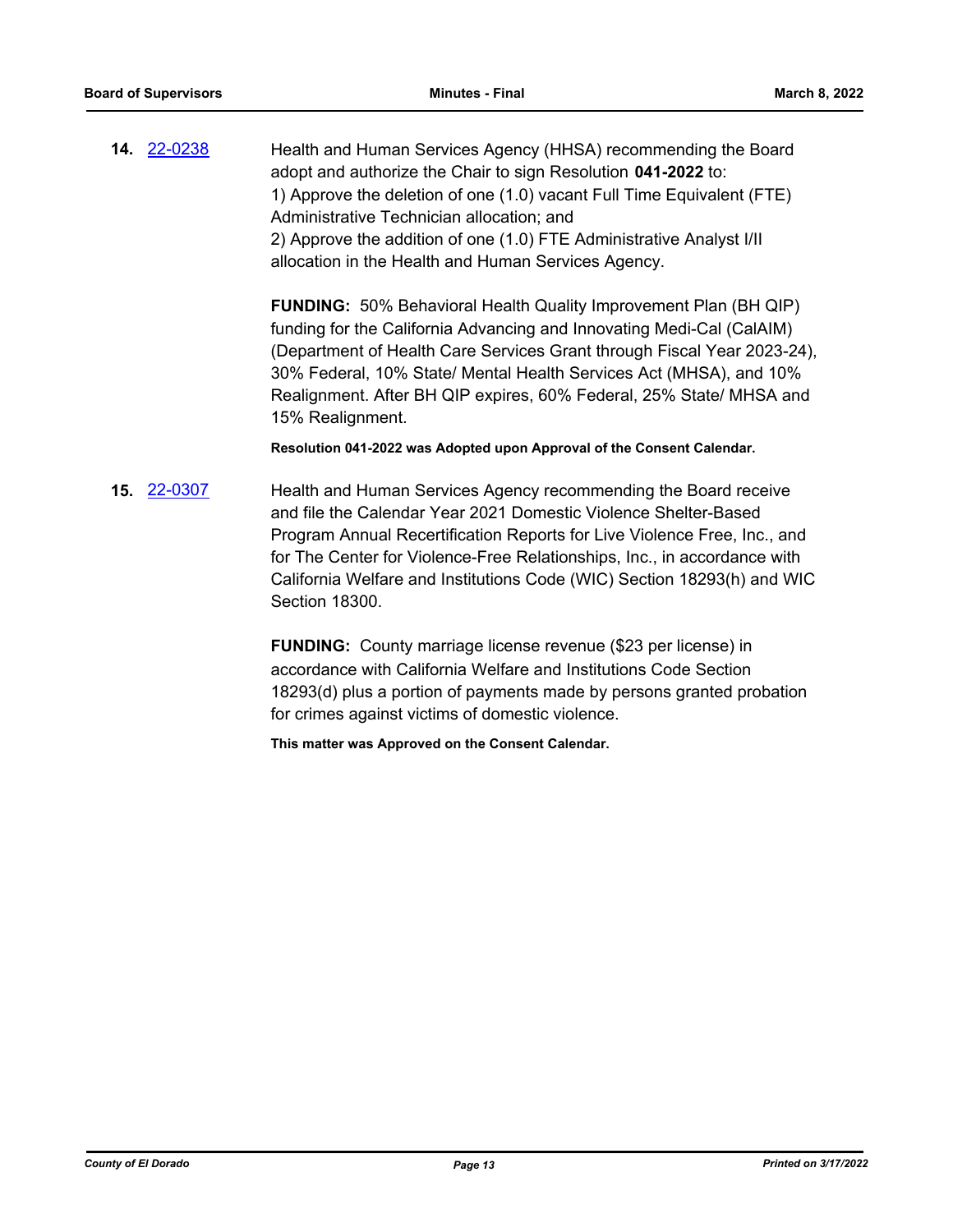**16.** [22-0200](http://eldorado.legistar.com/gateway.aspx?m=l&id=/matter.aspx?key=31101) Health and Human Services Agency recommending the Board: 1) Approve the Veterans Affairs Commission recommendation for utilization of the Fiscal Year 2021-22 Transient Occupancy Tax (TOT) allocation to the Veterans Affairs Commission; 2) Approve and authorize the Health and Human Services Agency Director, or designee, contingent upon approval of County Counsel and Risk Management, to execute agreements to distribute the Fiscal Year 2021-22 Transient Occupancy Tax funds as recommended by the Veterans Affairs Commission as of October 14, 2021; and 3) Authorize the Health and Human Services Agency Director, or designee, to execute further documents relating to the Agreements, contingent upon County Counsel and Risk Management approval, including amendments that do not increase the maximum dollar amount or term of the agreement.

**FUNDING:** 100% Transient Occupancy Tax / General Fund.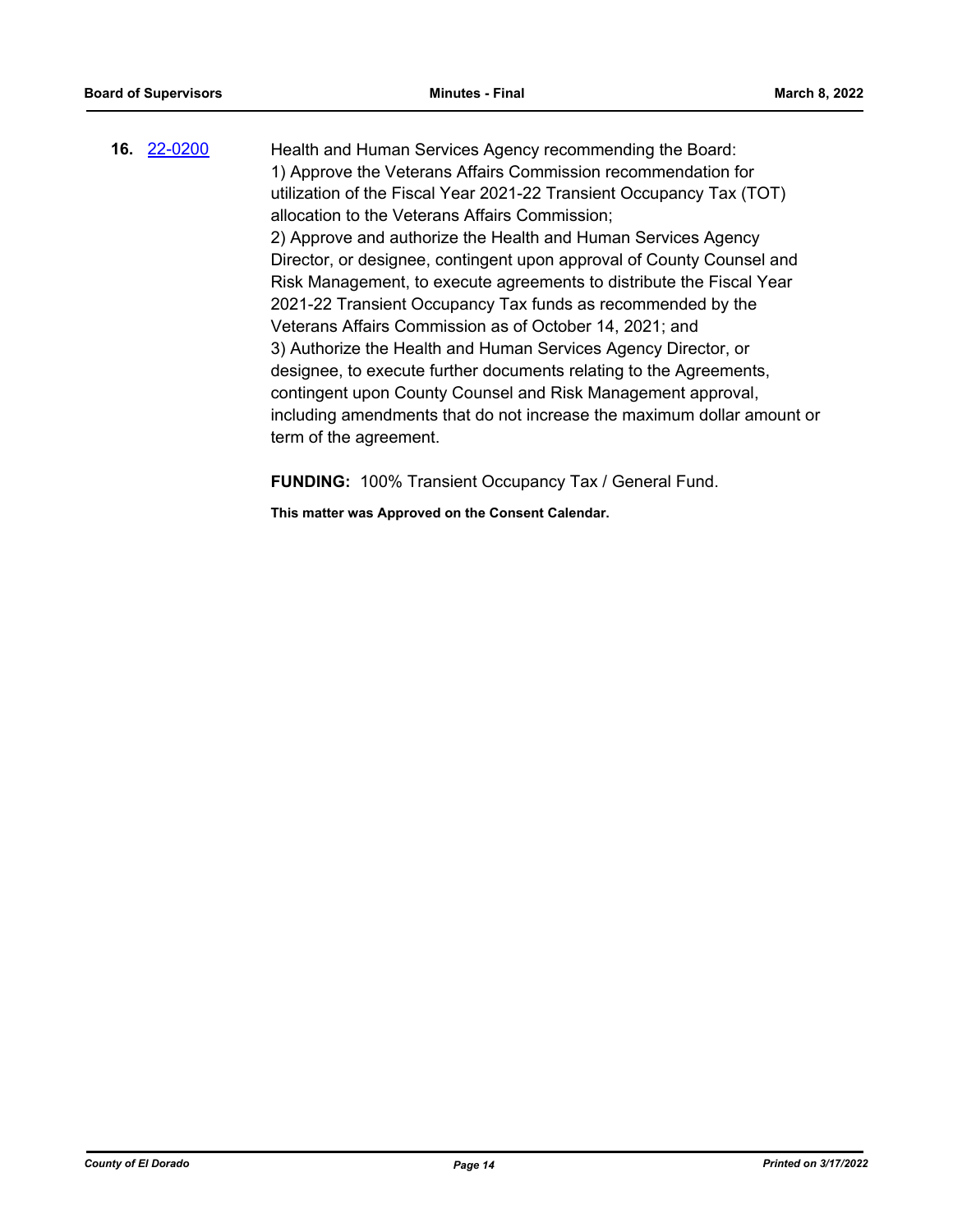#### **LAND USE AND DEVELOPMENT - CONSENT ITEMS**

**17.** [22-0159](http://eldorado.legistar.com/gateway.aspx?m=l&id=/matter.aspx?key=31060) El Dorado County Air Quality Management District (AQMD) recommending the Board of Supervisors, acting as the Board of Directors of the AQMD, approve AQMD's acceptance of up to \$2,314,560 of Targeted Airshed Grant funding from the United States Environmental Protection Agency and authorize AQMD's Air Pollution Control Officer to execute memorandums of understanding with the Sacramento Metropolitan Air Quality Management District and the Placer County Air Pollution Control District with County Counsel and Risk Management approval.

**FUNDING:** Federal Targeted Airshed Grant funding.

**This matter was Approved on the Consent Calendar.**

**18.** [22-0428](http://eldorado.legistar.com/gateway.aspx?m=l&id=/matter.aspx?key=31329) Department of Transportation recommending the Board adopt and authorize the Chair to sign Resolution **043-2022** revising the ballot language to set for election a measure to consider continuing a special tax to provide maintenance of drainage facilities in the Cascade Drainage Zone of Benefit 98393 within County Service Area 3; noting that the measure will be submitted to the zone electorate on the ballots distributed for the Election to be held June 7, 2022. (Supervisorial District: 5)

**FUNDING:** County Service Area Zone of Benefit Special Taxes.

**Resolution 043-2022 was Adopted upon Approval of the Consent Calendar.**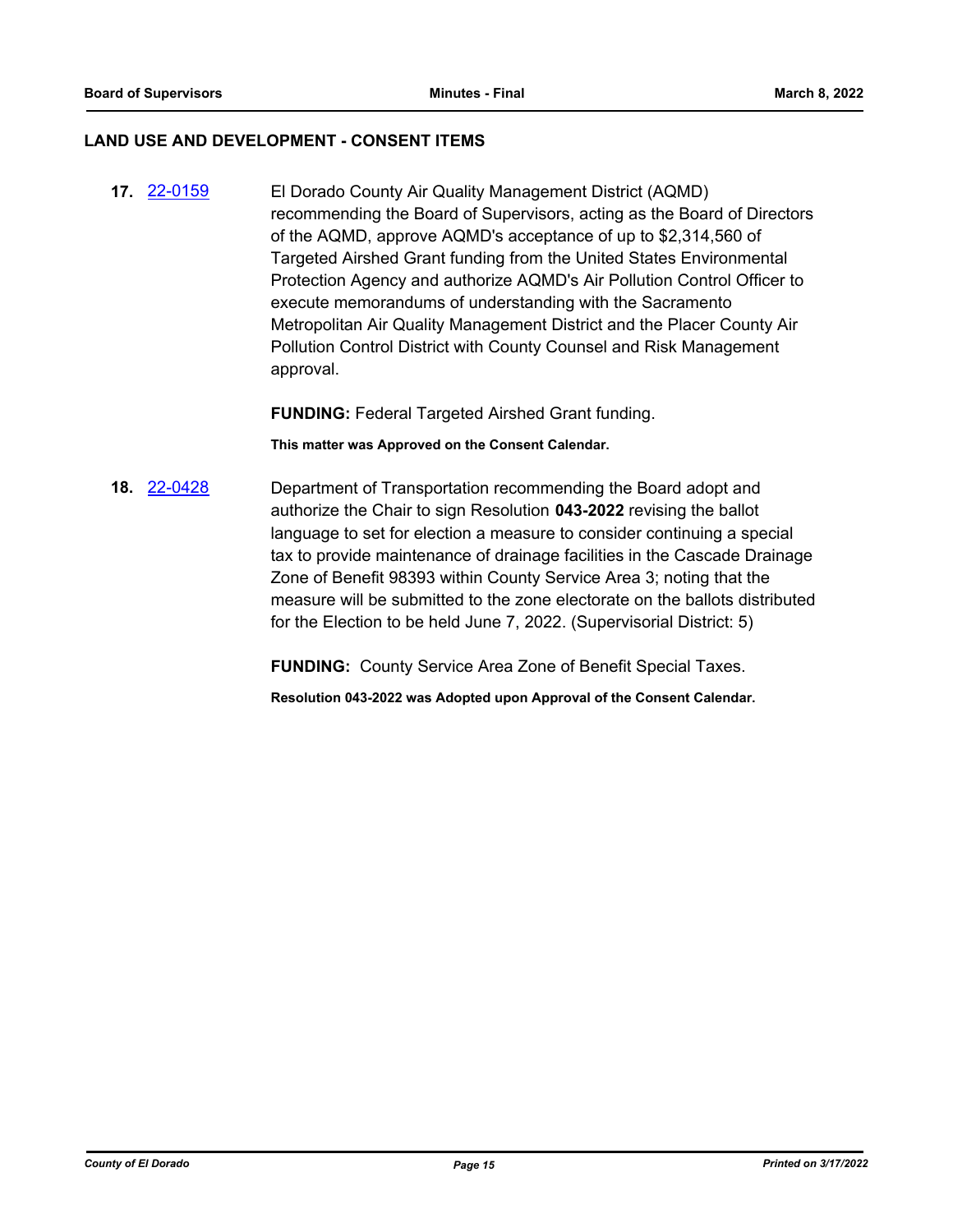| <b>19. 22-0146</b> | Department of Transportation recommending the Board approve the<br>following:<br>1) Find in accordance with County Ordinance Code Chapter 3.13,<br>Section 3.13.030 (C), Contracting Out, that it is appropriate to contract<br>with Mason, Bruce & Girard, Inc. for arborist services and R.E.Y.<br>Engineers, Inc. for surveying services because due to the temporary<br>nature of work, the ongoing aggregate of the work is not sufficient to<br>warrant the addition of permanent staff;<br>2) Authorize the Chair to sign an agreement for surveying services with<br>R.E.Y. Engineers, Inc. of Folsom, California, in the amount of \$150,000 for<br>a one (1) year term; and<br>3) Authorize the Chair to sign an agreement for arborist services with<br>Mason, Bruce & Girard, Inc. of Auburn, California, in the amount of<br>\$278,500 for a one (1) year term.<br><b>FUNDING:</b> General Fund Caldor Fire Relief Designation (6.25%),<br>Federal Emergency Management Agency Funds (75%), CalOES State                                                                                                                     |
|--------------------|-------------------------------------------------------------------------------------------------------------------------------------------------------------------------------------------------------------------------------------------------------------------------------------------------------------------------------------------------------------------------------------------------------------------------------------------------------------------------------------------------------------------------------------------------------------------------------------------------------------------------------------------------------------------------------------------------------------------------------------------------------------------------------------------------------------------------------------------------------------------------------------------------------------------------------------------------------------------------------------------------------------------------------------------------------------------------------------------------------------------------------------------|
|                    | Funds (18.75%).                                                                                                                                                                                                                                                                                                                                                                                                                                                                                                                                                                                                                                                                                                                                                                                                                                                                                                                                                                                                                                                                                                                           |
|                    | This matter was Approved on the Consent Calendar.                                                                                                                                                                                                                                                                                                                                                                                                                                                                                                                                                                                                                                                                                                                                                                                                                                                                                                                                                                                                                                                                                         |
| 20. 22-0162        | Department of Transportation recommending the Board approve the<br>following:<br>1) Find in accordance with Chapter 3.13, Section 3.13.030 of County<br>Ordinance Code that it is appropriate to contract with Blain Stumpf<br>Trucking for Hauling Services because (C) "the ongoing aggregate of the<br>work is not sufficient to warrant the addition of permanent staff";<br>2) Find that the agreement for Hauling Services is exempt from<br>competitive bidding in accordance with Board Policy C-17, Section 7.6<br>"Competitive Process Not Required;<br>3) Authorize the Chair to sign agreement 6314 with Blain Stumpf Trucking<br>of Shingle Springs, California, for Hauling Services on an as-needed<br>basis, in an amount not-to-exceed of \$1,050,000 for a term to become<br>effective upon execution and expiring three years thereafter; and<br>4) Authorize the Purchasing Agent to increase the contract amount and<br>sign any additional amendments to the agreement for Hauling Services on<br>an "as needed" basis during the awarded period as long as funding is<br>available within Transportation's budget. |
|                    | FUNDING: Road Fund (70%), Road Maintenance and Rehabilitation Act<br>of 2017 (25%) and Local Discretionary Funds - Tribe (5%).                                                                                                                                                                                                                                                                                                                                                                                                                                                                                                                                                                                                                                                                                                                                                                                                                                                                                                                                                                                                            |
|                    | This matter was Approved on the Consent Calendar.                                                                                                                                                                                                                                                                                                                                                                                                                                                                                                                                                                                                                                                                                                                                                                                                                                                                                                                                                                                                                                                                                         |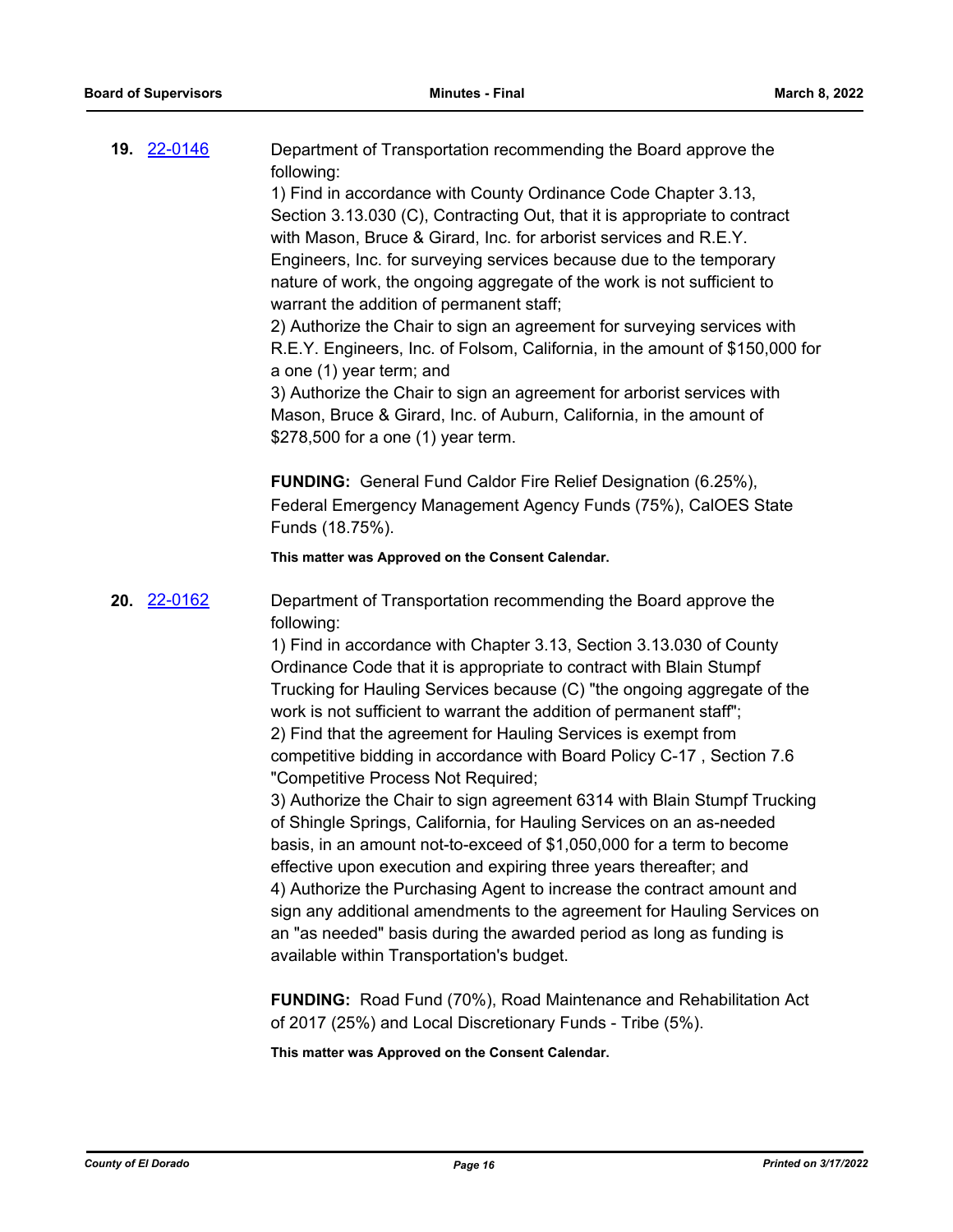**21.** [22-0163](http://eldorado.legistar.com/gateway.aspx?m=l&id=/matter.aspx?key=31064) Department of Transportation recommending the Board adopt and authorize the Chair to sign the following: 1) Resolution **035-2022** amending a speed restriction on Saratoga Way; 2) Resolution **036-2022** amending a speed restriction on Ponderosa Way; and

3) Resolution **037-2022** adding a parking restriction on Bayne Road.

**FUNDING:** Road Fund (100%).

**Resolutions 035-2022, 036-2022 and 037-2022 were Adopted upon Approval of the Consent Calendar.**

**22.** [22-0361](http://eldorado.legistar.com/gateway.aspx?m=l&id=/matter.aspx?key=31262) Surveyor's Office recommending the Board:

1) Approve and authorize the Chair to acknowledge an Irrevocable Offer of Dedication for a Public Utility Easement located along the eastern boundary of Parcel 1, Parcel Map 51-85, at the intersection of Sophia Parkway and Alexandra Drive, in the community of El Dorado Hills, Supervisorial District 1;

2) Acknowledge the Public Utility Easement on behalf of those public entities that will provide services, subject to the purveyor's construction standards; and

3) Authorize the Chair to sign the Consent to Offer of Dedication to record the Irrevocable Offer of Dedication (IOD) with the Consent attached. Authorization for recording said Offer is pursuant to Government Code Section 7050.

**FUNDING:** Application Fees (General Fund).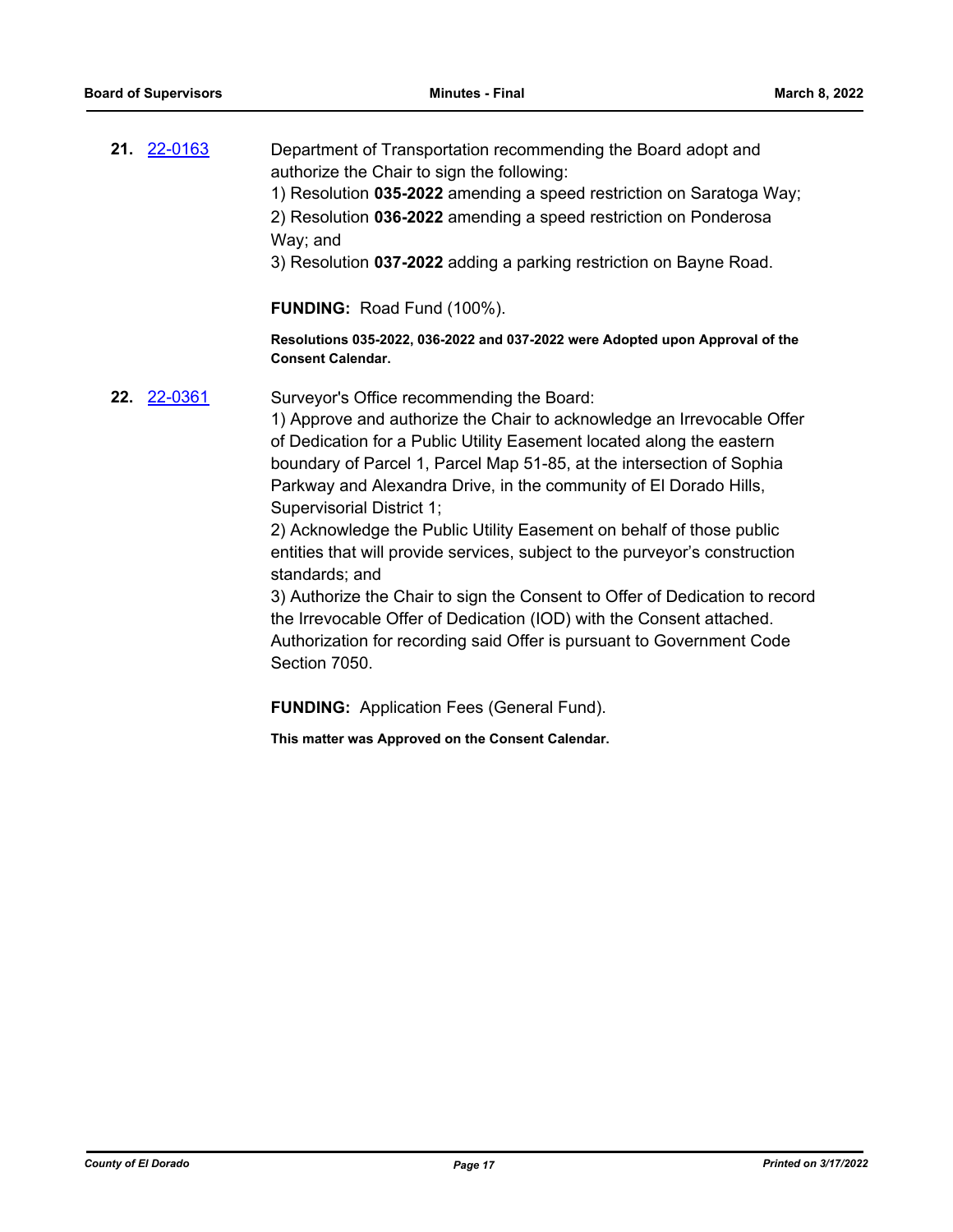## **LAW AND JUSTICE - CONSENT ITEMS**

**23.** [21-1880](http://eldorado.legistar.com/gateway.aspx?m=l&id=/matter.aspx?key=30776) Probation Department recommending the Board:

1) Approve retroactive revenue State Agreement C5610389 (County Agreement 6204) (Agreement) with the California Department of Corrections and Rehabilitation, Division of Adult Parole Operations, that establishes terms and conditions for the provision of services to certain parolee participants; with a term of October 1, 2021, through June 30, 2024, in the amount of \$206,250;

2) Adopt and authorize the Chair to sign Resolution **040-2022**, which delegates authority to the Chief Probation Officer, or designee, to execute the Agreement; and

3) Authorize the Chief Probation Officer, or designee, to administer and execute any subsequent administrative documents related to said award, including any required fiscal and programmatic reports as well as any amendments to the agreement that do not increase the total award or term of the agreement.

**FUNDING:** Revenue from California Department of Corrections and Rehabilitation, Division of Adult Parole Operations.

**This matter was Approved and Resolution 040-2022 was Adopted upon Approval of the Consent Calendar.**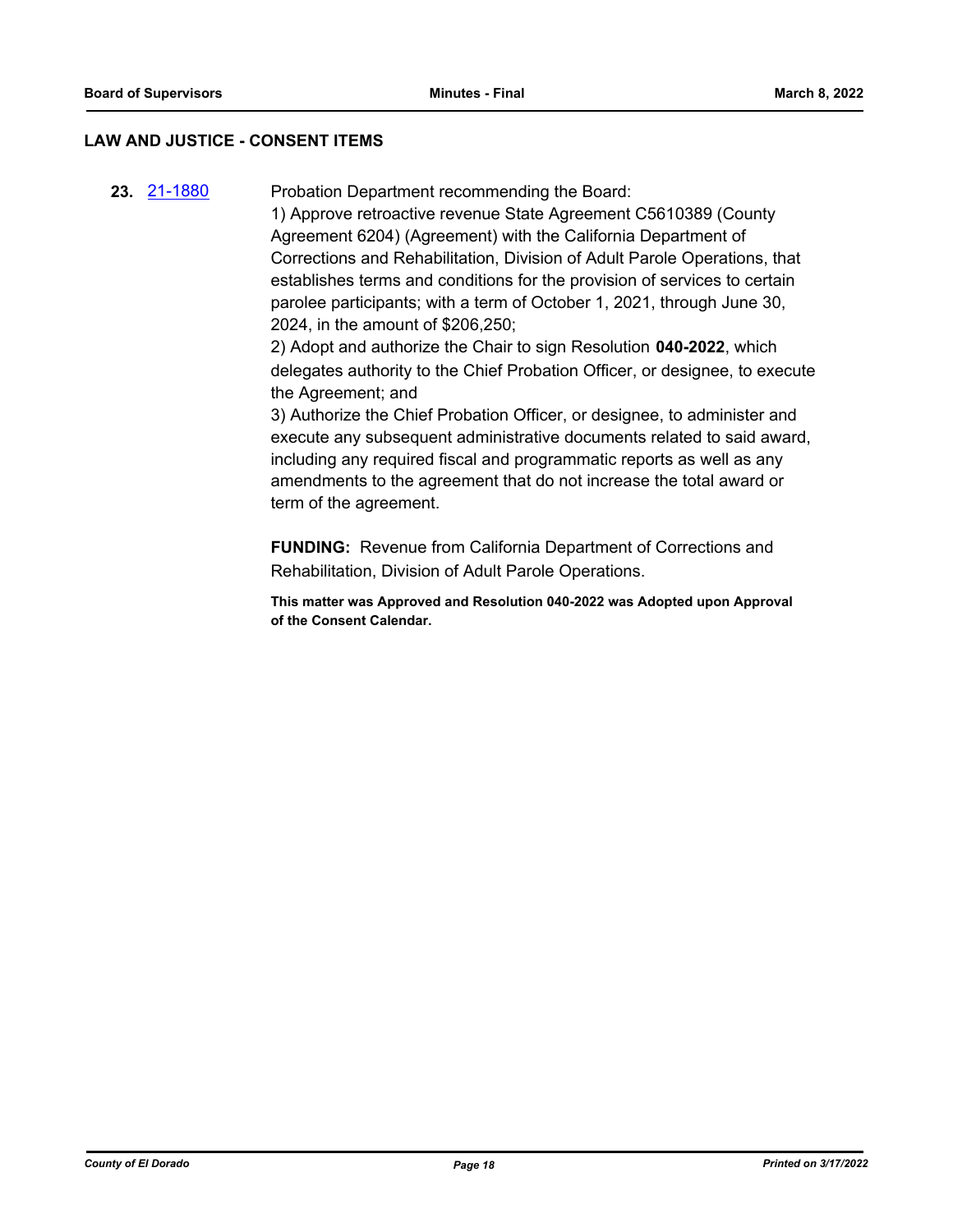| 24. 22-0171 | Sheriff's Office recommending the Board:<br>1) Approve and authorize:<br>a) The purchase of 300 V300 Body Worn Cameras from WatchGuard,<br>Inc. for a not to exceed amount of \$675,000, including the following:<br>b) The purchase of computer servers from Thinkmate to store data<br>captured by the body worn cameras for a not to exceed amount of<br>\$90,000;<br>2) Waive the formal bid process for the Body Worn Cameras (1a. above),<br>in accordance with Section 3.12.160, Exemptions from the Competitive<br>Process, Section D of the El Dorado County Ordinance Code.;<br>3) Authorize the Purchasing Agent to utilize the Sourcewell Contract<br>010720 with WatchGuard, Inc;<br>4) Make findings that, in accordance with Section 3.12.160, Exemptions<br>from the Competitive Process for Thinkmate storage (1b. above), Section<br>C of the El Dorado County Ordinance Code that competitive bidding is<br>precluded as it would not produce an economic benefit;<br>5) Authorize Sheriff's Office staff to digitally accept the Certified Standard<br>Assurances for the acceptance of a body worn camera grant in the<br>amount of \$438,000;<br>6) Authorize the Purchasing Agent to execute a purchase agreement<br>contingent upon County Counsel and Risk approval for the above items;<br>7) Authorize the Purchasing Agent to increase each agreement if funding<br>is available in the Sheriff's Office budget and that appropriate agreements<br>are still in applicable; and<br>8) Approve the above items to the FY 2021-22 Fixed Asset List.<br><b>FUNDING:</b> General fund and federal grant funds.<br>This matter was Approved on the Consent Calendar. |
|-------------|---------------------------------------------------------------------------------------------------------------------------------------------------------------------------------------------------------------------------------------------------------------------------------------------------------------------------------------------------------------------------------------------------------------------------------------------------------------------------------------------------------------------------------------------------------------------------------------------------------------------------------------------------------------------------------------------------------------------------------------------------------------------------------------------------------------------------------------------------------------------------------------------------------------------------------------------------------------------------------------------------------------------------------------------------------------------------------------------------------------------------------------------------------------------------------------------------------------------------------------------------------------------------------------------------------------------------------------------------------------------------------------------------------------------------------------------------------------------------------------------------------------------------------------------------------------------------------------------------------------------------------------------------------------------------------------------|
| 25. 22-0272 | Sheriff's Office recommending the Board approve and authorize the<br>Sheriff to sign the Domestic Cannabis Eradication and Suppression<br>Program (DCESP) grant funding Letter of Agreement 2022-15, with the<br>United States Department of Justice Drug Enforcement Administration -<br>(US DOJ/DEA) in the amount of \$185,000 for the period October 1, 2021,<br>to September 30, 2022 to defray costs relating to the eradication and<br>suppression of illicit marijuana only.                                                                                                                                                                                                                                                                                                                                                                                                                                                                                                                                                                                                                                                                                                                                                                                                                                                                                                                                                                                                                                                                                                                                                                                                        |

**FUNDING:** DCESP Funds.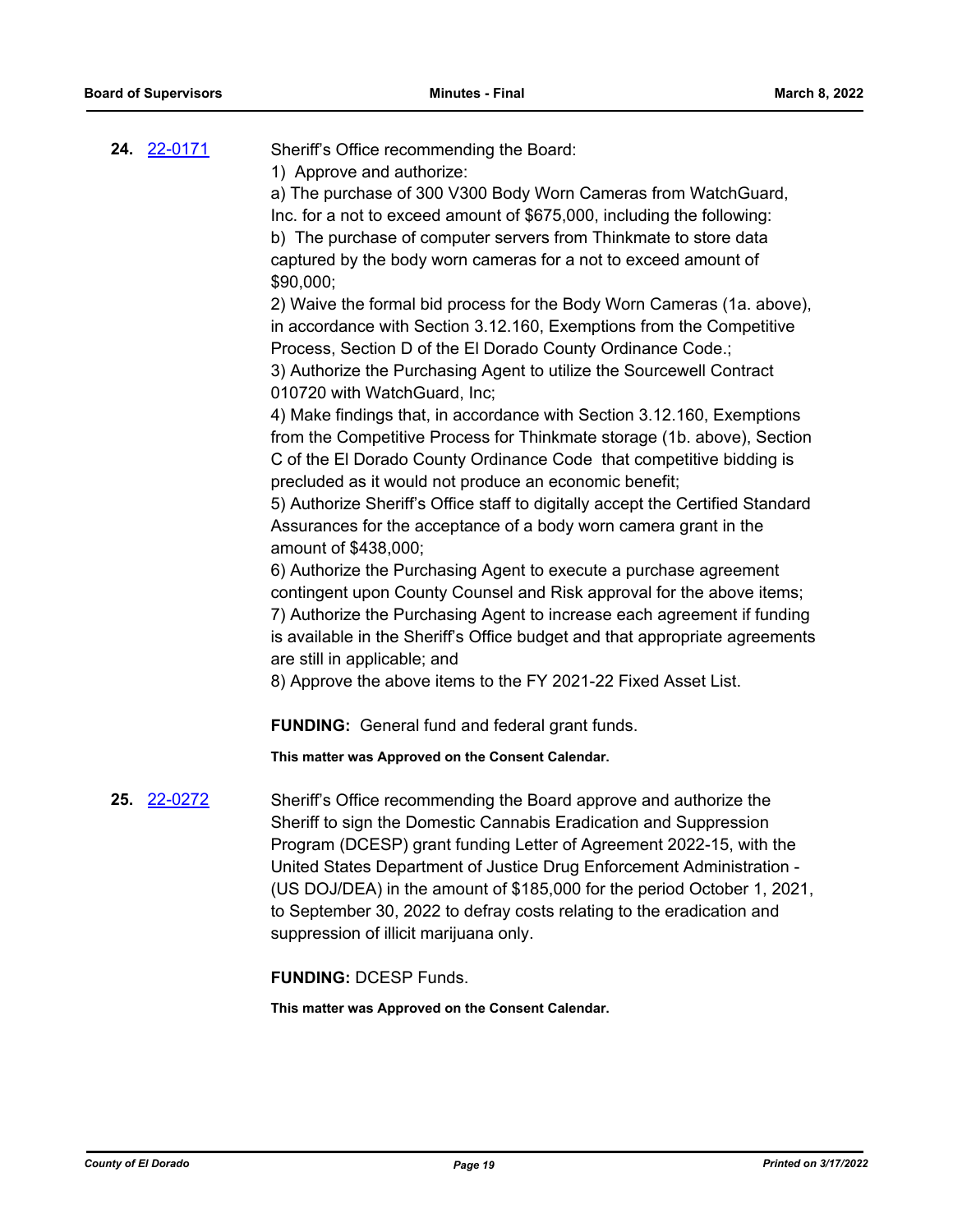**26.** [22-0270](http://eldorado.legistar.com/gateway.aspx?m=l&id=/matter.aspx?key=31171) Sheriff's Office recommending the Board approve and authorize the Chair to sign Lease 5927 with EDH Waterfront LLC for the lease of space housing the El Dorado Hills substation, replacing FENIX contract 3280 upon its completion, for an additional three (3) year period from May 1, 2022 to April 30, 2025 for a not to exceed amount of \$48,000.

**FUNDING:** General Fund.

**This matter was Approved on the Consent Calendar.**

**27.** [22-0300](http://eldorado.legistar.com/gateway.aspx?m=l&id=/matter.aspx?key=31201) Sheriff's Office recommending the Board approve and authorize the Chair to execute:

> 1) Reimbursement Agreement 6391 between the County and the City of Placerville for reimbursement of funds in the amount of \$12,000 for the grant performance period that ends May 31, 2022 from the Fiscal Year 2019 Homeland Security Grant for the purchase of high durability Computer Tablets for the Placerville Police Department; and 2) Reimbursement Agreement 6390 between the County and the City of Placerville for reimbursement of funds in the amount of \$21,500 for the grant performance period that ends May 31, 2023 from the Fiscal Year 2020 Homeland Security Grant for the purchase of high durability Computer Tablets for the Placerville Police Department.

**FUNDING:** Fiscal Year 2019 and 2020 Homeland Security Grants.

**This matter was Approved on the Consent Calendar.**

**28.** [22-0324](http://eldorado.legistar.com/gateway.aspx?m=l&id=/matter.aspx?key=31225) Sheriff's Office recommending the Board approve and authorize the continuation of the following perpetual agreements: 1) Ecolab, Agreement 2896, from April 1, 2022 through March 31, 2023, with an increase of \$2,400 for rental of two commercial dishwashers utilized in the South Lake Tahoe Jail; and 2) BMI Imaging, Agreement 3819, from April 19, 2022 through April 18, 2023, with an increase of \$1,000 for hosted storage of historical investigation index cards.

**FUNDING:** General Fund.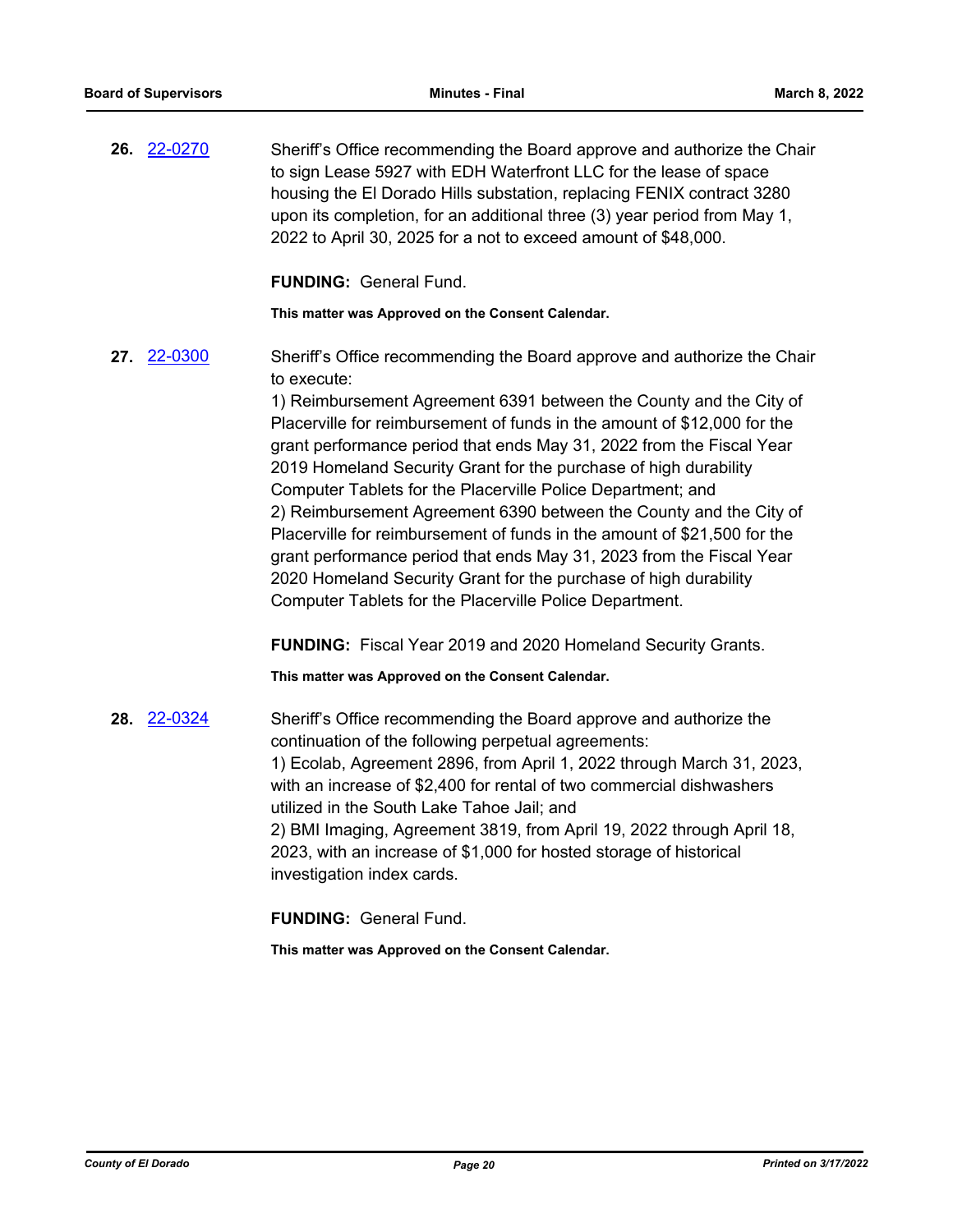**29.** [22-0269](http://eldorado.legistar.com/gateway.aspx?m=l&id=/matter.aspx?key=31170) Sheriff's Office recommending the Board: 1) Make findings in accordance with Purchasing Ordinance 3.12.160, Section B, that the unique nature of WatchGuard In Car Video Systems precludes competitive bidding; and 2) Authorize the Purchasing Agent to execute a Purchase Order, contingent upon approval from Risk and County Counsel, for the purchase of thirty-six (36) WatchGuard In Car Video Systems in the amount of \$250,000.

**FUNDING:** General Fund.

**This matter was Approved on the Consent Calendar.**

## **END CONSENT CALENDAR**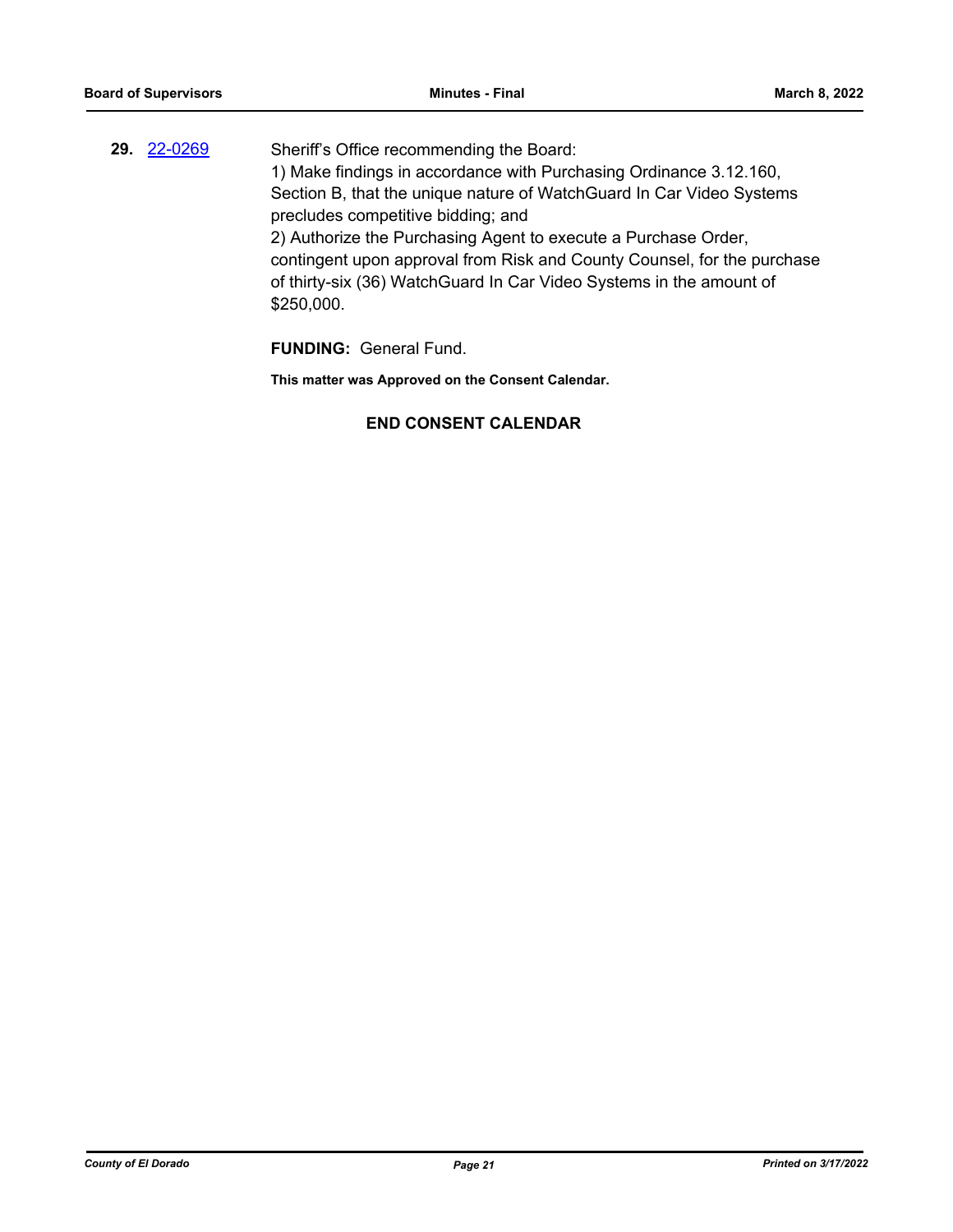## **DEPARTMENT MATTERS (Items in this category may be called at any time)**

**30.** [22-0197](http://eldorado.legistar.com/gateway.aspx?m=l&id=/matter.aspx?key=31098) Department of Transportation recommending the Board adopt and authorize the Chair to sign Resolution **038-2022** sanctioning temporary right turn restrictions from Sawmill Road and North Upper Truckee Road onto Highway 50 from May 2022 through October 2022.

**FUNDING:** Road Fund (100%).

*Public Comment: J. Spencer, T. Hall*

**A motion was made by Supervisor Novasel, seconded by Supervisor Turnboo to Adopt Resolution 038-2022.**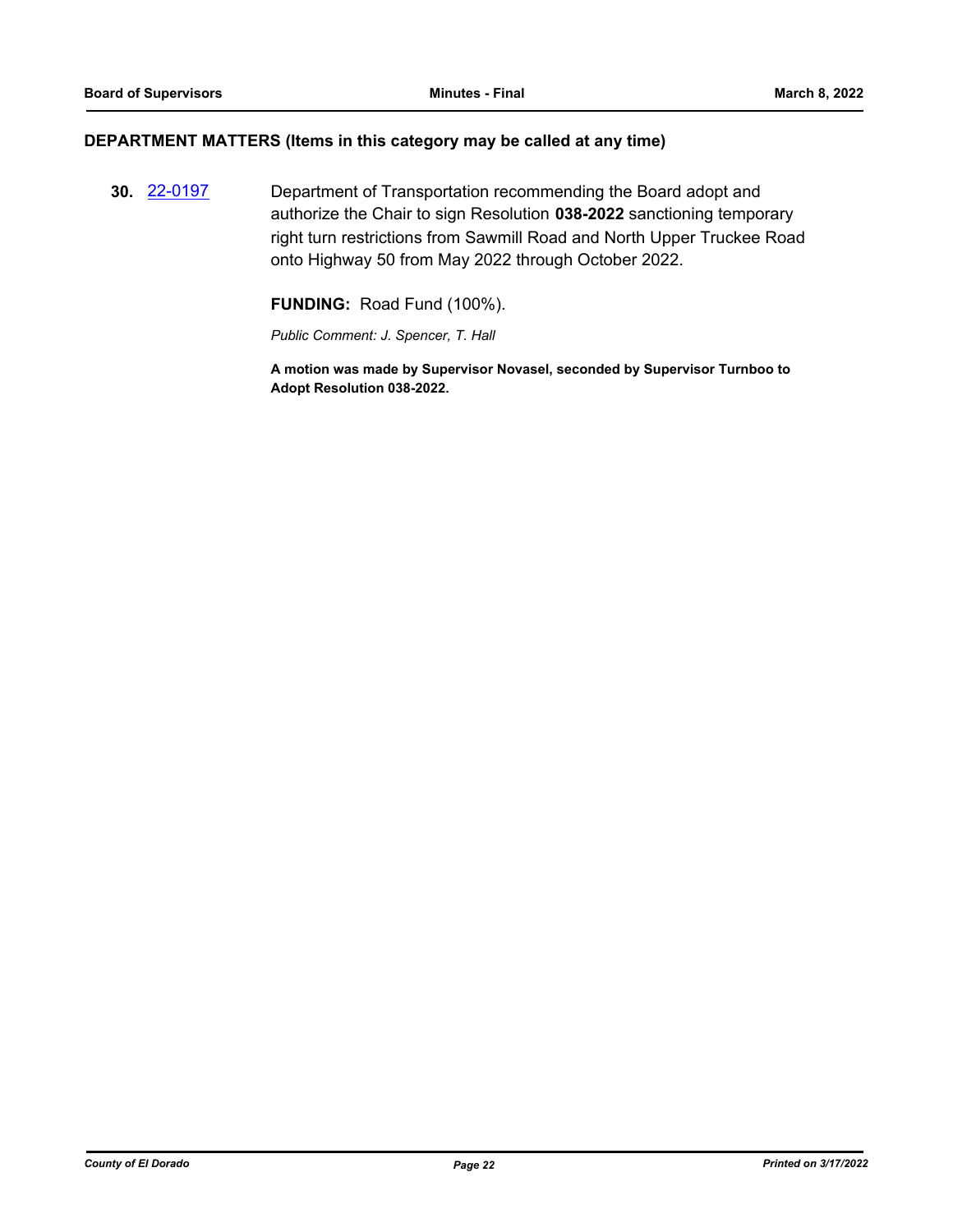**10:00 A.M. - TIME ALLOCATION (Items will not be heard prior to the time stated)**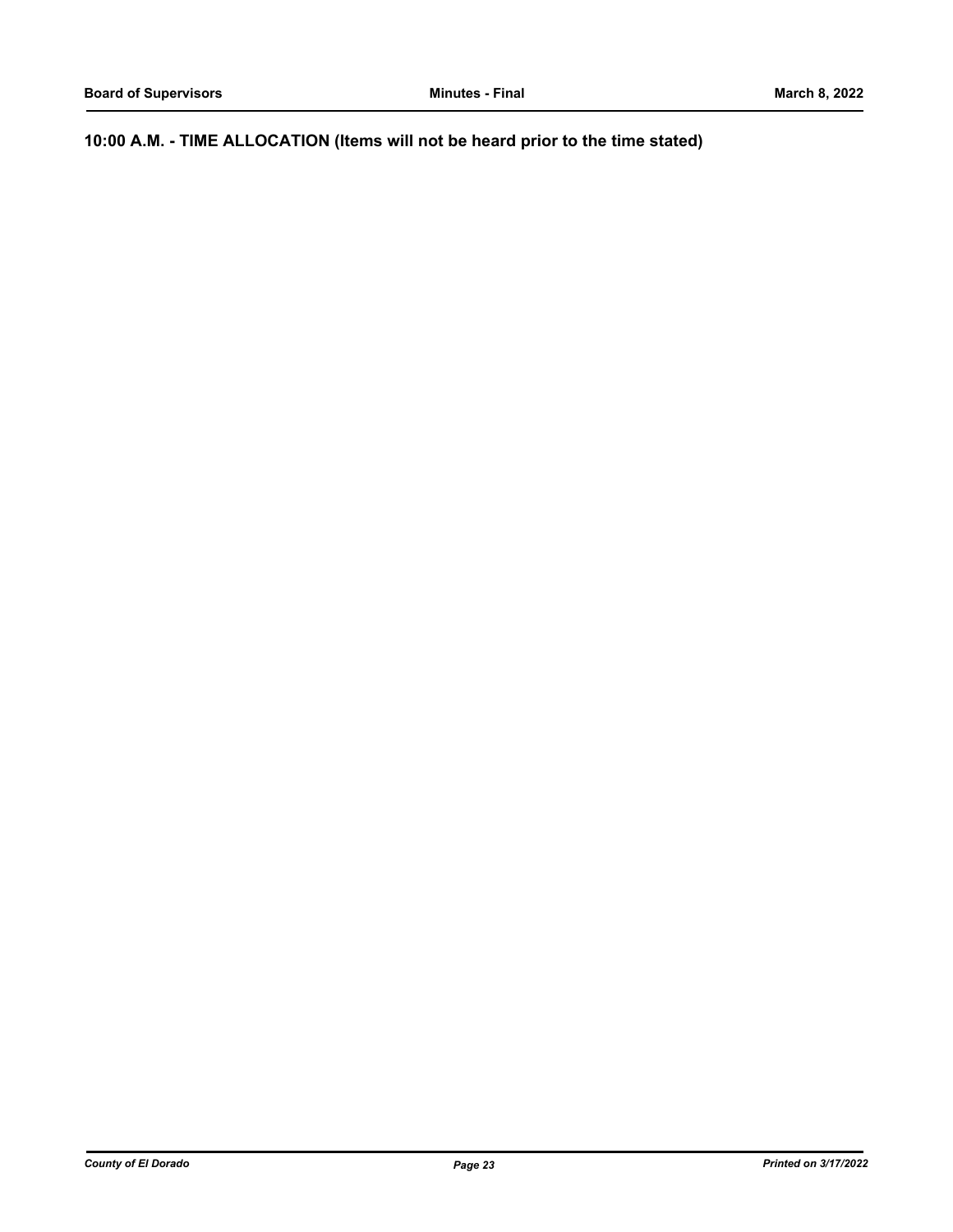**31.** [22-0284](http://eldorado.legistar.com/gateway.aspx?m=l&id=/matter.aspx?key=31185) Department of Transportation recommending the Board authorize changes outlined in Items 1 through 6 listed below to the proposed 2022 Capital Improvement Program (CIP), with a return to the Board in June 2022 for adoption of the 2022 CIP:

West Slope Road and Bridge Program:

1) Approve additions and changes to West Slope Road/Bridge CIP projects for inclusion in the 2022 CIP as described in Attachment A; 2) Include new project Missouri Flat Road Phase 1 - Class I Trail Connection Project, CIP 36109012; a

3) Include new project El Dorado Hills Boulevard/Saratoga Way Turn Lanes Project, CIP 36105076; and

4) Remove project Pleasant Valley Road - Restripe (2 to 4 lanes) from SR 49 to Toyan Drive, CIP 36105067, and include the scope of this project with the Diamond Springs Parkway - Phase 1B Project, CIP 36105011. Tahoe Environmental Improvement Program:

5) Approve changes to the Five-Year Tahoe EIP as described in Attachment A.

Capital Overlay and Rehabilitation Program:

6) Approve changes to the Capital Overlay and Rehabilitation Program as described in Attachment C. Continue to use external funds as they become available for Capital Overlay and Rehabilitation Program projects listed in Attachment C.

Airport Capital Improvement Program:

7) Include two new Pavement Maintenance and Management Plan Projects for the Placerville, CIP 35401009, and Georgetown, CIP 35402013, Airports. Continue to fund Fiscal Year 2022/23 Airport Capital Improvement Program projects with Federal Aviation Administration grants and local matching funds.

**FUNDING:** Federal, State, and Local Sources.

**A motion was made by Supervisor Thomas, seconded by Supervisor Turnboo to authorize changes outlined in Items 1 through 6 listed below to the proposed 2022 Capital Improvement Program (CIP), with a return to the Board in June 2022 for adoption of the 2022 CIP:**

**West Slope Road and Bridge Program:**

**1) Approve additions and changes to West Slope Road/Bridge CIP projects for inclusion in the 2022 CIP as described in Attachment A;** 

**2) Include new project Missouri Flat Road Phase 1 - Class I Trail Connection Project, CIP 36109012;** 

**3) Include new project El Dorado Hills Boulevard/Saratoga Way Turn Lanes Project, CIP 36105076; and**

**4) Remove project Pleasant Valley Road - Restripe (2 to 4 lanes) from SR 49 to Toyan Drive, CIP 36105067, and include the scope of this project with the Diamond Springs Parkway - Phase 1B Project, CIP 36105011.**

**Tahoe Environmental Improvement Program:**

**5) Approve changes to the Five-Year Tahoe EIP as described in Attachment A. Capital Overlay and Rehabilitation Program:**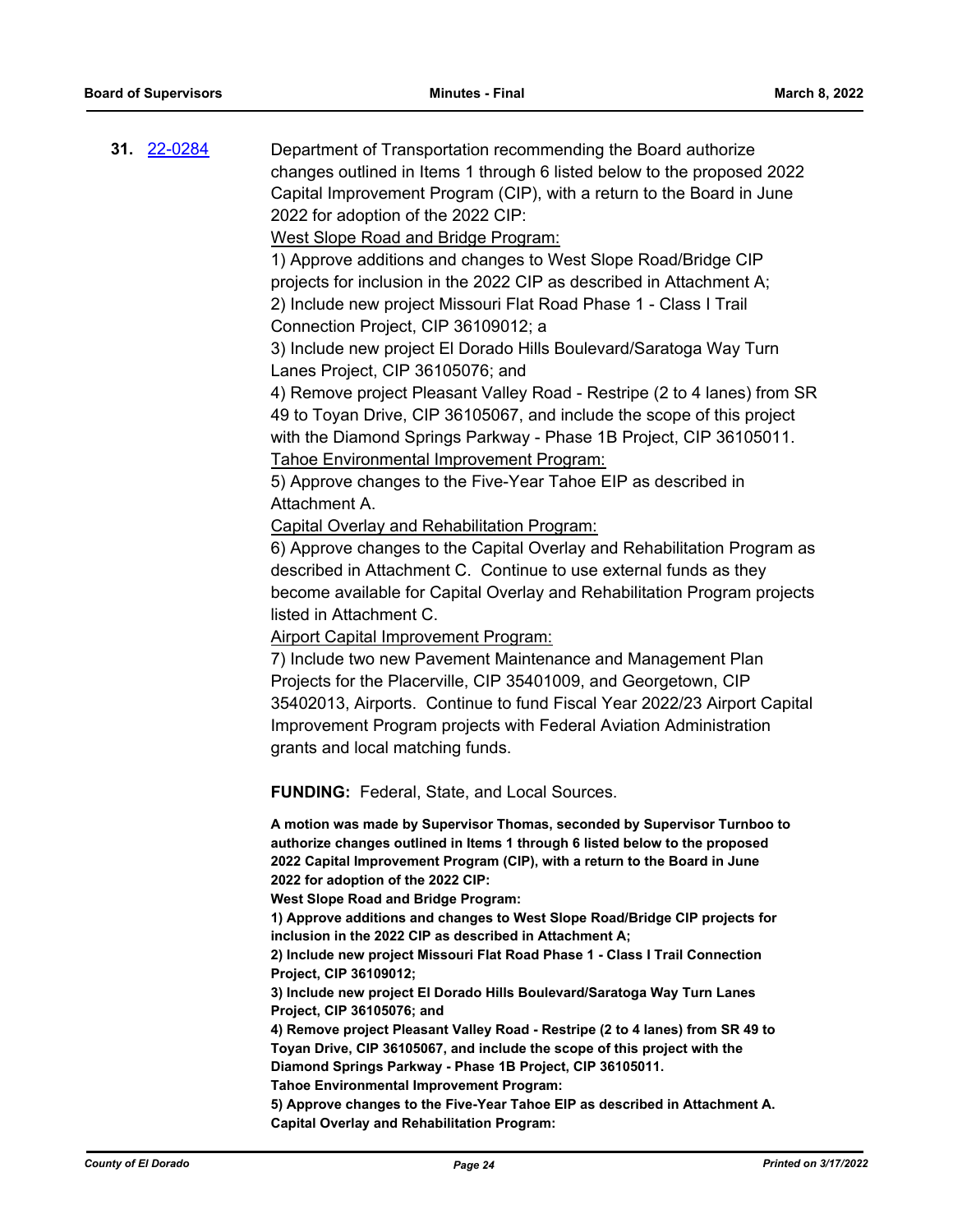**6) Approve changes to the Capital Overlay and Rehabilitation Program as described in Attachment C. Continue to use external funds as they become available for Capital Overlay and Rehabilitation Program projects listed in Attachment C.**

**Airport Capital Improvement Program:**

**7) Include two new Pavement Maintenance and Management Plan Projects for the Placerville, CIP 35401009, and Georgetown, CIP 35402013, Airports. Continue to fund Fiscal Year 2022/23 Airport Capital Improvement Program projects with Federal Aviation Administration grants and local matching funds.**

**Yes:** 5 - Novasel, Hidahl, Parlin, Thomas and Turnboo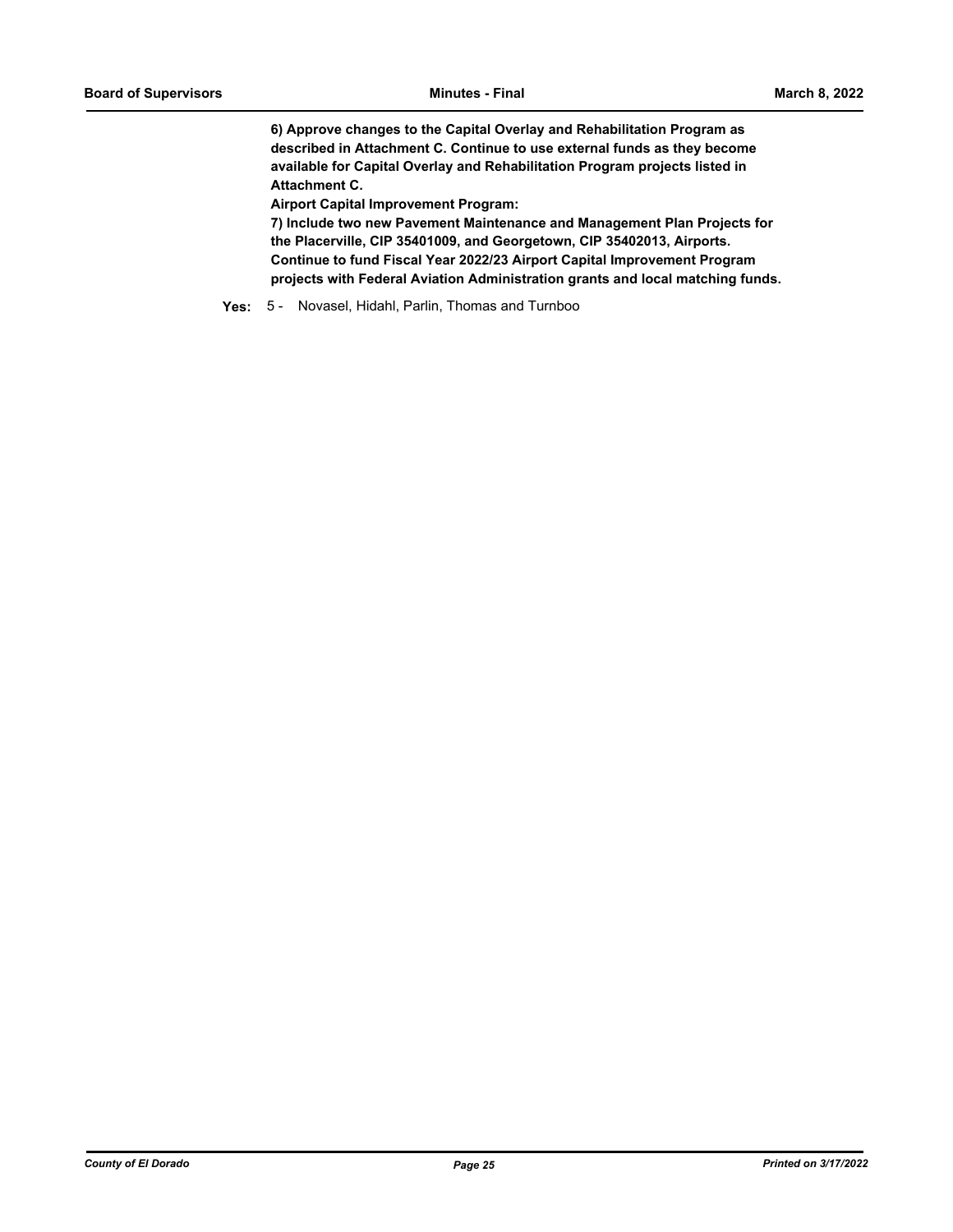## **1:00 P.M. - TIME ALLOCATION (Items will not be heard prior to the time stated)**

## **OPEN FORUM**

## [22-0504](http://eldorado.legistar.com/gateway.aspx?m=l&id=/matter.aspx?key=31405) Open Forum (See Attachment)

*Public Comment: J. Connolly, B. Bradshaw, L. Rolla, T. Kayes, M. Lane, D. Wolfson, J. McGinnis, B. Chapman, L. Cauchon*

Open Forum is an opportunity for members of the public to address the Board of Supervisors on subject matter that is not on their meeting agenda and within their jurisdiction. Public comments during Open Forum are limited to three minutes per person. The Board Chair may limit public comment during Open Forum.

## **2:00 P.M. - TIME ALLOCATION (Items will not be heard prior to time stated)**

**32.** [22-0381](http://eldorado.legistar.com/gateway.aspx?m=l&id=/matter.aspx?key=31282) Chief Administrative Office, Emergency Medical Services and Emergency Preparedness & Response Division, recommending the Board consider the following:

> 1) Receive and file a report from the El Dorado Hills Fire Department regarding defensible space inspection services provided by the Department to the County; and

2) Approve and authorize the Purchasing Agent to sign Agreement 6383 with the El Dorado Hills Fire Department (aka El Dorado Hills County Water District), to conduct community outreach and education and complete defensible space inspections in County Emphasis Areas in the amount of \$250,020 with a term of April 1, 2022 through March 31, 2023, contingent upon final approval by County Counsel and Risk Management.

**FUNDING:** General Fund.

*Public Comment: T. Kayes*

**A motion was made by Supervisor Parlin, seconded by Supervisor Turnboo to: 1) Receive and file a report from the El Dorado Hills Fire Department regarding defensible space inspection services provided by the Department to the County; and**

**2) Approve and authorize the Purchasing Agent to sign Agreement 6383 with the El Dorado Hills Fire Department (aka El Dorado Hills County Water District), to conduct community outreach and education and complete defensible space inspections in County Emphasis Areas in the amount of \$250,020 with a term of April 1, 2022 through March 31, 2023, contingent upon final approval by County Counsel and Risk Management.**

**Yes:** 5 - Novasel, Hidahl, Parlin, Thomas and Turnboo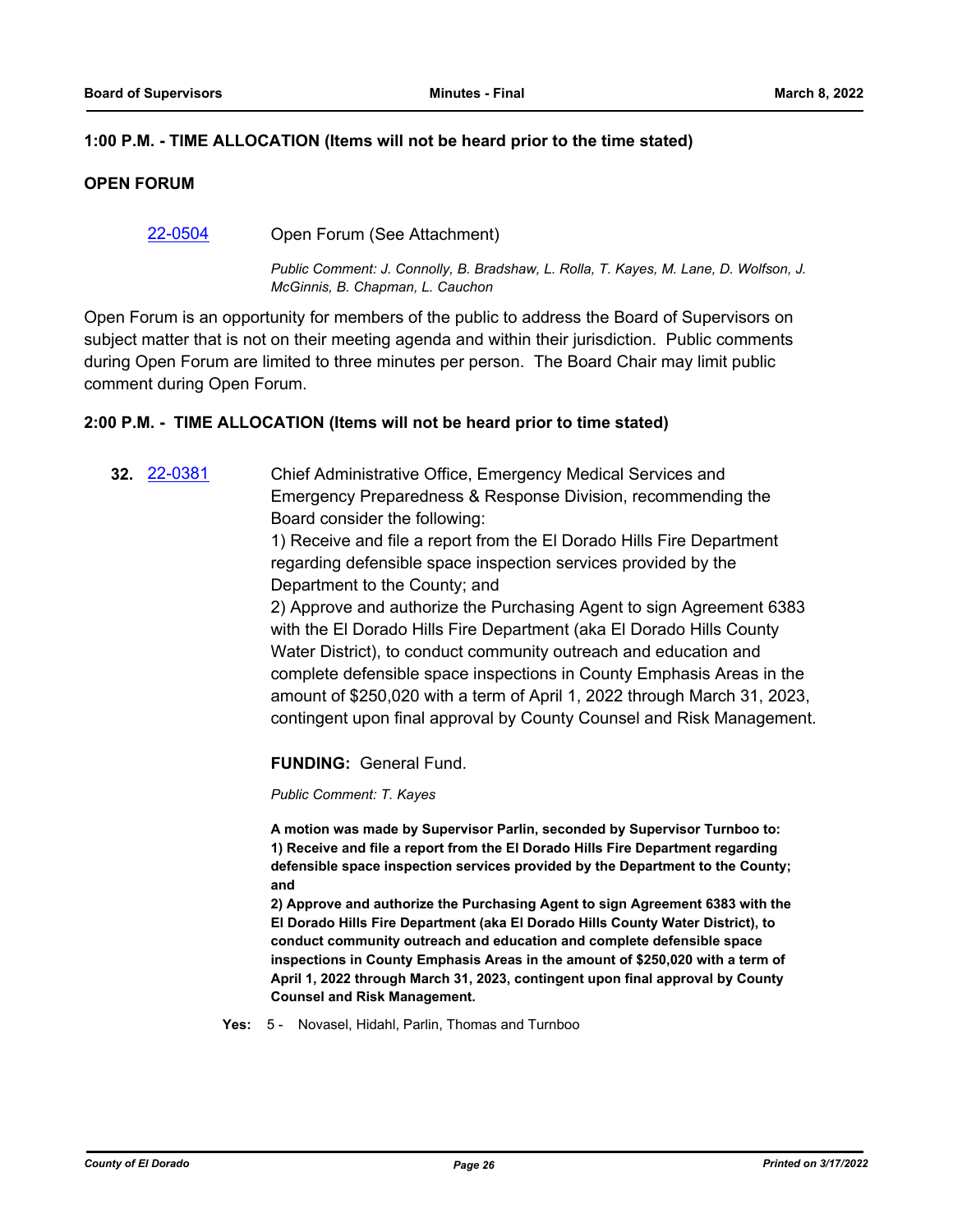#### **ITEMS TO/FROM SUPERVISORS (May be called at any time during the meeting)**

**Supervisor Novasel reported on the following: Tahoe Transportation District meeting. Tahoe Conservancy meeting. California State Association of Counties executive committee meeting. Supervisor Hidahl reported on the following: Local Agency Formation Committee meeting. Big Brothers Big Sisters ribbon cutting event.**

**Human Rights Commission meeting. Economic Impact discussion. Emergency Medical Services Ad Hoc meeting. El Dorado Hills Chamber meeting. California State Association of Counties Board of Directors meeting. Transit/Transportation meeting. El Dorado Hills Community Council meeting.**

**Supervisor Thomas reported on the following: Constituent meetings. Camino community meeting. Ranch Marketing meeting. Evelyn Horn Trust scholarship meeting. Transit/Transportation meeting. Harvest traffic debriefing meeting. Sacramento Area Council of Governments meeting. Camino safety project.**

**Supervisor Turnboo reported on the following: Cecilia Hill's funeral. Community Action Council meeting. Planning and Building month meeting. Local Agency Formation Committee meeting. Biomass meeting. Elections Department meeting. Surveyor meeting. Big Brothers Big Sisters ribbon cutting event. Homeowner's insurance meeting. Chamber of Commerce meeting. Chief Administrative Officer meeting. Sheriff meeting. Train discussion.**

**Supervisor Parlin reported on the following: Public Health meeting. Cemetery Advisory Committee meeting. Golden Sierra Job Training meeting. Ranch Marketing meeting. Foothills Interfaith collaborative meeting. Sierra Nevada Conservancy meeting. Sierra Nevada Conservancy Governing Board meeting. PG&E government liaison meeting.**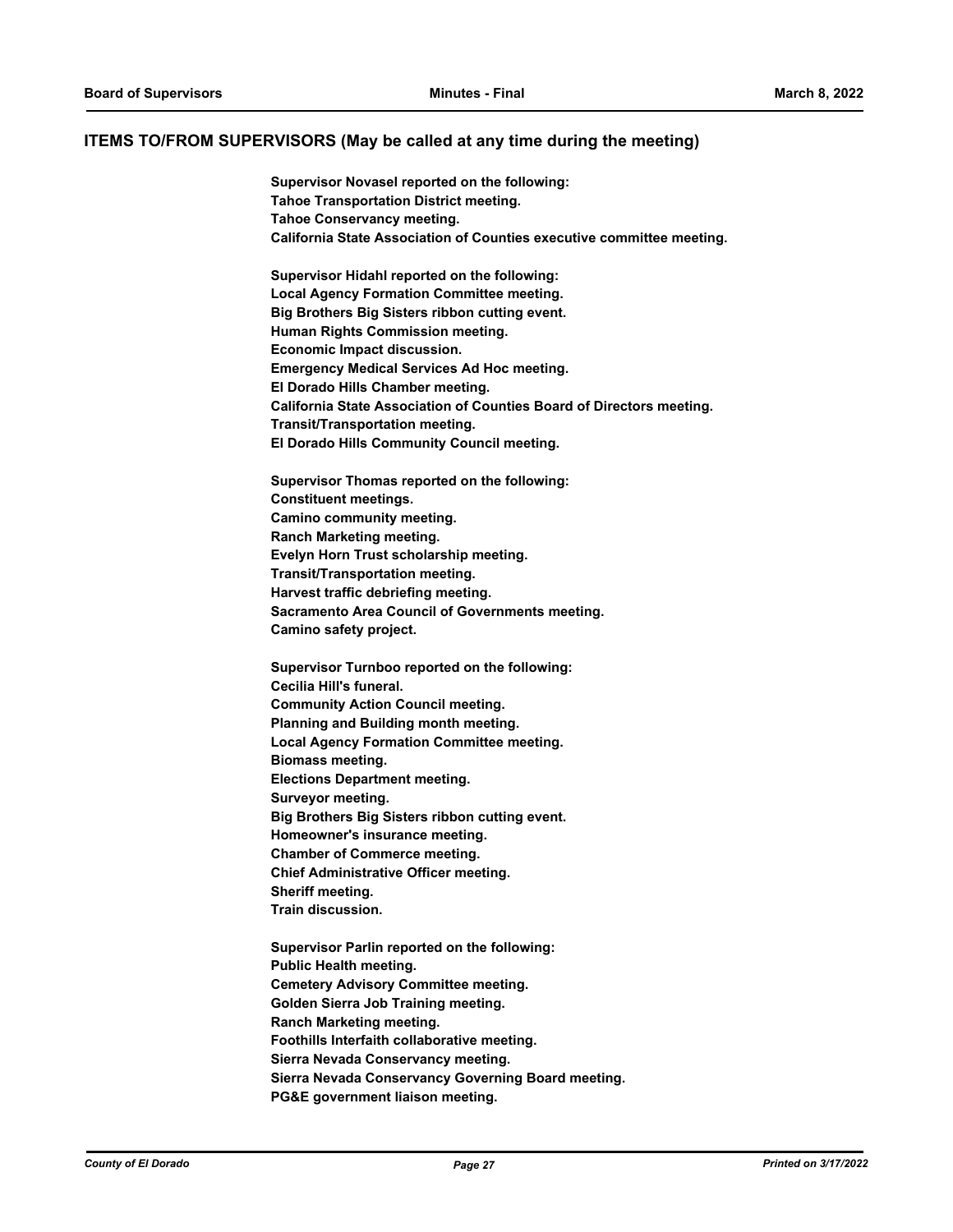## **CAO UPDATE (May be called at any time during the meeting)**

**Don Ashton, Chief Administrative Officer, reported on the following: Caldor Fire update. Strategic Plan priorities update. Speaking engagements.**

[22-0424](http://eldorado.legistar.com/gateway.aspx?m=l&id=/matter.aspx?key=31325) Caldor Fire update (See Attachment)

**ADJOURNED AT 3:01 P.M. in honor of Joyce Raley Teel**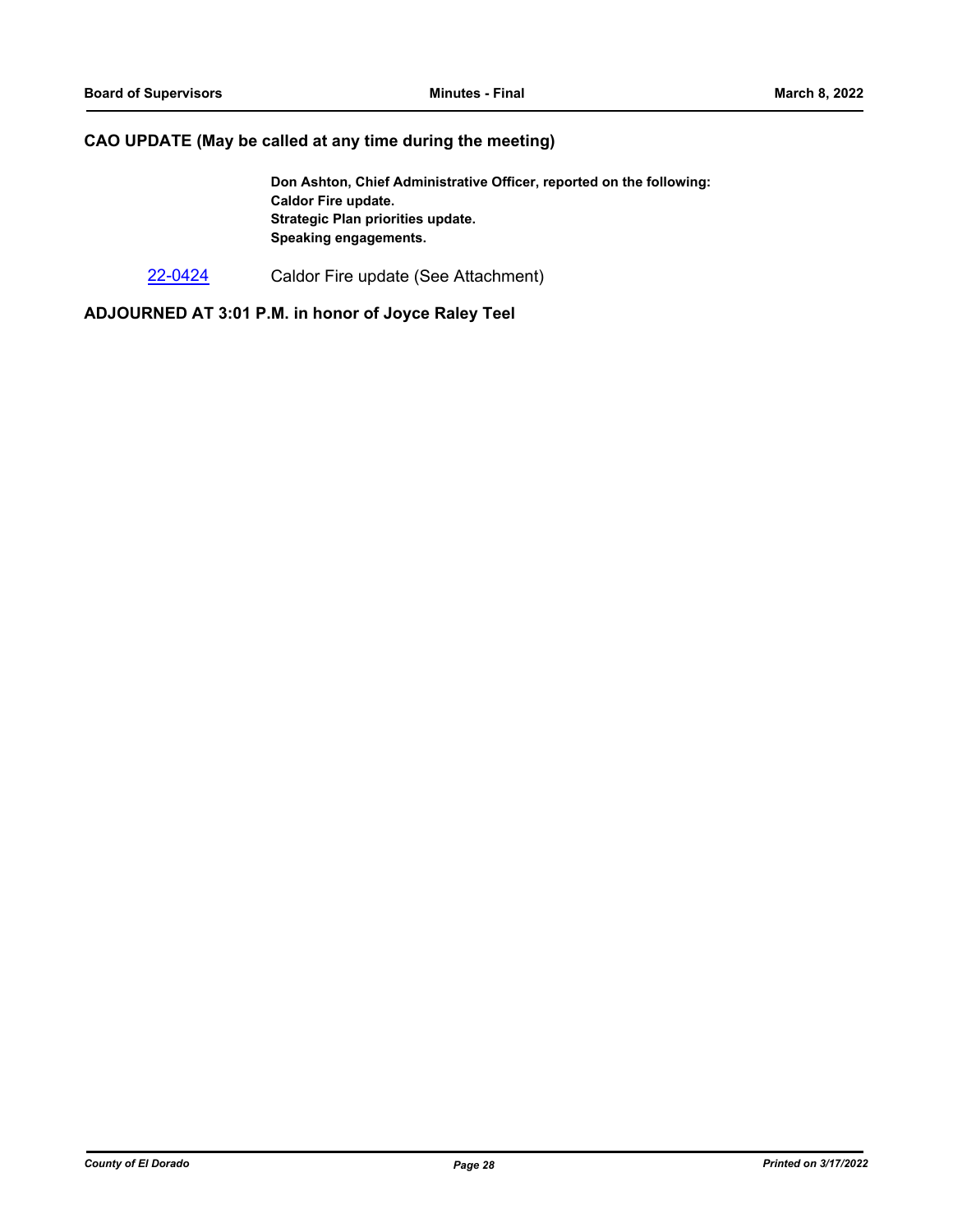## **CLOSED SESSION**

**33.** [22-0426](http://eldorado.legistar.com/gateway.aspx?m=l&id=/matter.aspx?key=31327) **Pursuant to Government Code Section 54957.6 - Conference with Labor Negotiator**: County Negotiator: Director of Human Resources and/or designee. Employee organizations: El Dorado County Employees' Association, Local 1, AFSCME Council 57 representing employees in the Supervisory, Professional, and General Bargaining Units; Operating Engineers Local No. 3 representing employees in the Trades & Crafts and Corrections Bargaining Units; El Dorado County Criminal Attorneys' Association representing employees in the Criminal Attorney Unit; El Dorado County Managers' Association representing employees in the Management Unit; Deputy Sheriff's Association representing employees in the Law Enforcement Unit; El Dorado County Probation Officers Association representing employees in the Probation Bargaining Unit; and El Dorado County Law Enforcement Management Association representing employees in the Law Enforcement Sworn Management Unit. (Est. Time: 15 Min.) **No Action Reported. All five Supervisor participated. 34.** [22-0366](http://eldorado.legistar.com/gateway.aspx?m=l&id=/matter.aspx?key=31267) **Conference with Legal Counsel - Significant Exposure to Litigation** pursuant to Government Code Section 54956.9(d)(2). Number of potential cases: (1). (Est. Time: 20 Min.) **No Action Reported. All five Supervisor participated. 35.** [22-0399](http://eldorado.legistar.com/gateway.aspx?m=l&id=/matter.aspx?key=31300) **Conference with Legal Counsel - Initiation of Litigation** pursuant to Government Code Section 54956.9(d)(4). Number of potential cases: (1). (Est. Time: 15 Min.) **No Action Reported. All five Supervisor participated. 36.** [22-0433](http://eldorado.legistar.com/gateway.aspx?m=l&id=/matter.aspx?key=31334) **Conference with Legal Counsel - Initiation of Litigation** pursuant to Government Code Section 54956.9(d)(4). Number of potential cases: (1). (Est. Time:10 Min.) **No Action Reported. All five Supervisor participated. 37.** [22-0436](http://eldorado.legistar.com/gateway.aspx?m=l&id=/matter.aspx?key=31337) **Conference with Legal Counsel - Existing Litigation** pursuant to Government Code Section 54956.9(d)(1). Title: Lynn D. Harrington v. County of El Dorado; El Dorado County Superior Court; Case PC20160402 (Est. Time:10 Min.) **No Action Reported. All five Supervisor participated.**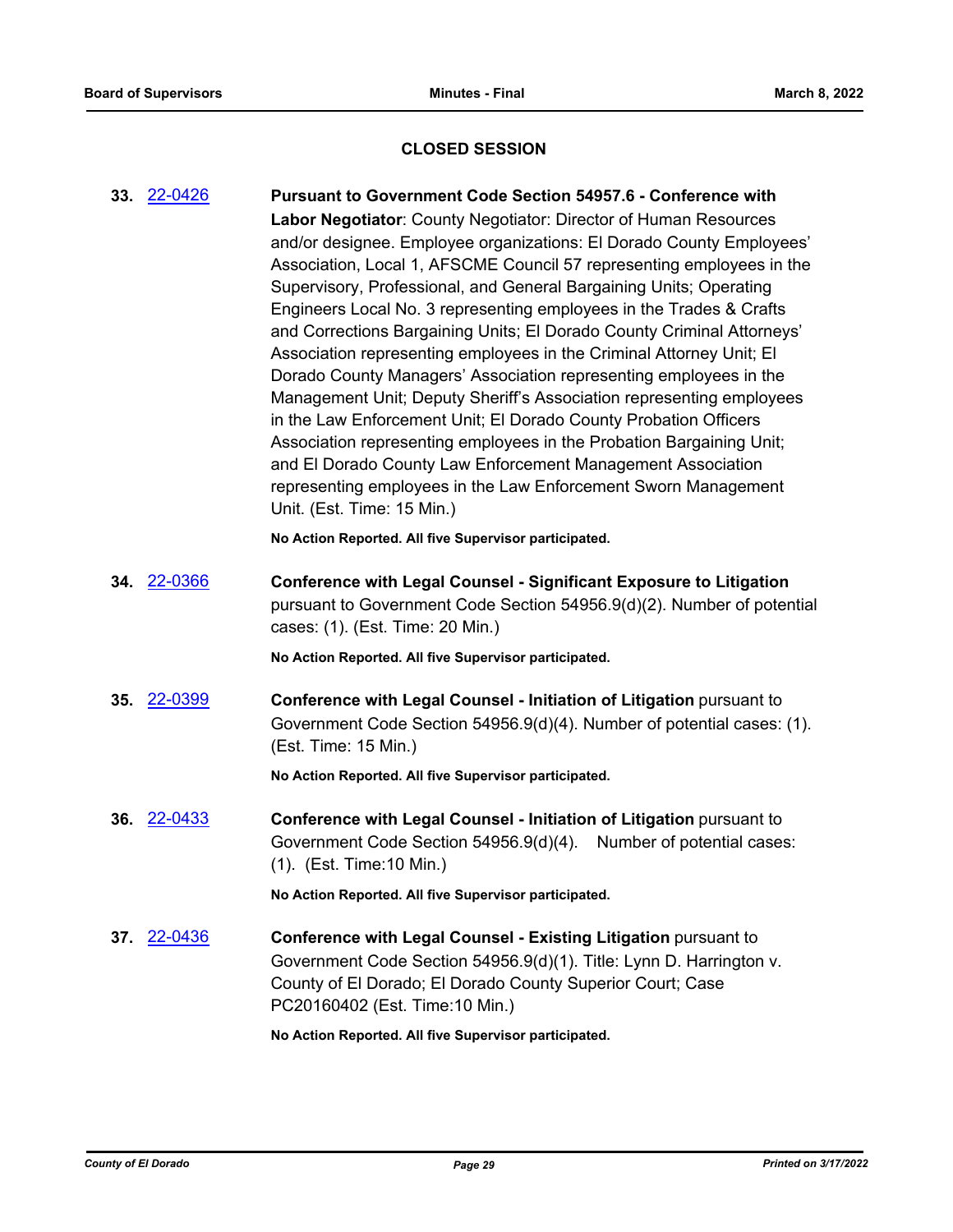**38.** [22-0367](http://eldorado.legistar.com/gateway.aspx?m=l&id=/matter.aspx?key=31268) **Pursuant to Government Code Section 54957- Public Employee Performance Evaluation.** Title: Director of Health and Human Services. (Est. Time: 15 Min.)

**No Action Reported. All five Supervisor participated.**